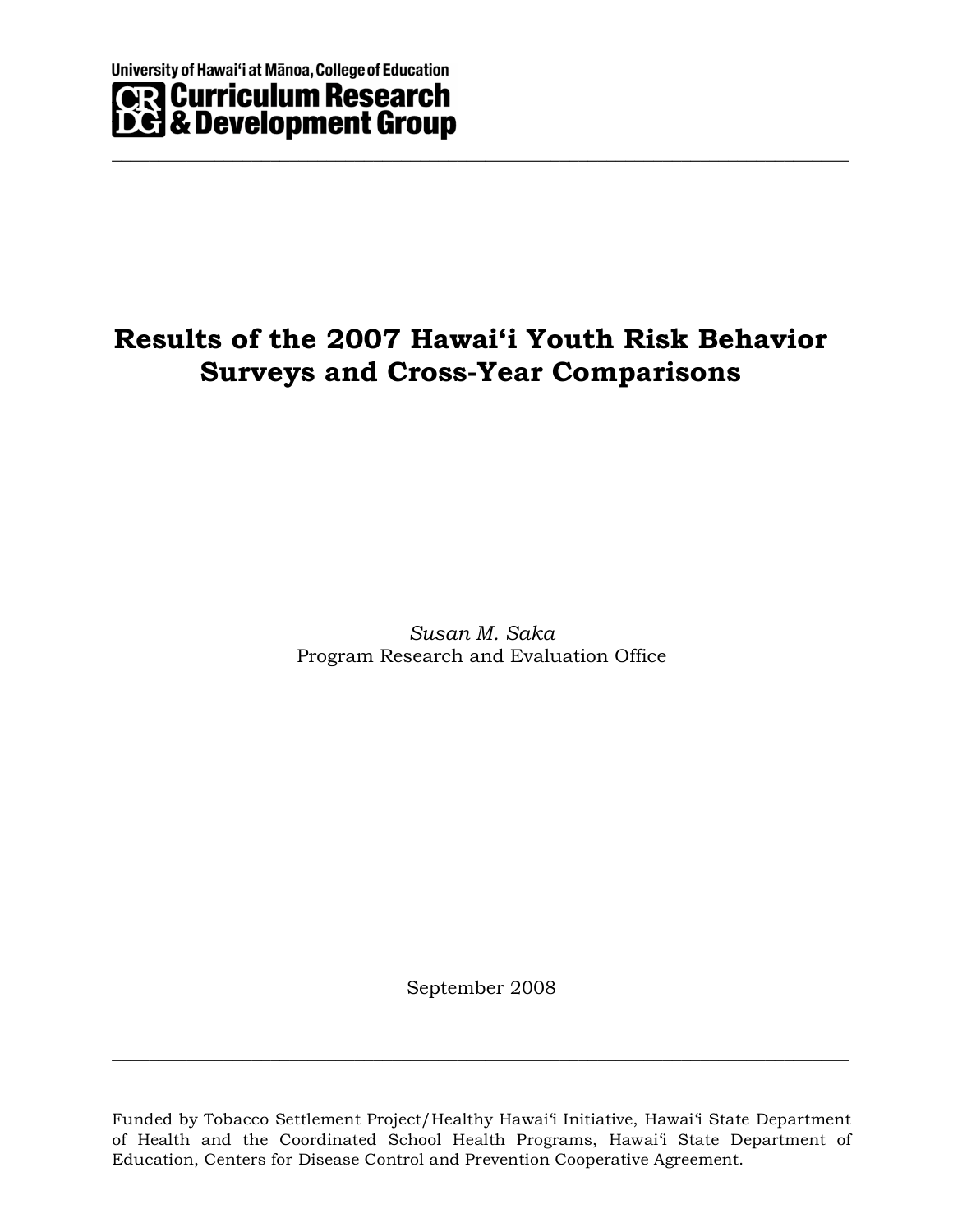## **Results of the 2007 Hawai'i Youth Risk Behavior Surveys and Cross-Year Comparisons**

## **Background**

The Youth Risk Behavior Survey (YRBS) is one component of the Youth Risk Behavior Surveillance System (YRBSS) developed by the U.S. Department of Health and Human Services, Centers for Disease Control and Prevention (CDC), Division of Adolescent and School Health, in collaboration with representatives from state and local departments of education and health, other federal agencies, and national education and health organizations. The YRBSS was designed to focus the nation on behaviors among youth related to the leading causes of mortality and morbidity among both youth and adults, and to assess how these risk behaviors change over time. In 2007, 44 states and 22 large districts administered the high school YRBS.

There were 73 CDC-developed questions in the 2007 Hawai'i High School YRBS (hereafter referred to as high school HYRBS) covering

- (a) behaviors that result in unintentional injuries and violence;
- (b) tobacco use;
- (c) alcohol and other drug use;
- (d) sexual behavior that results in HIV infection, other sexually transmitted diseases, and unintended pregnancies;
- (e) dietary behaviors; and
- (f) physical activity.

In addition, there were 26 Hawai'i-specific questions covering the above topics and other healthrelated topics of local interest. The high school YRBSS has been conducted nationally during the spring in odd-numbered years since 1991. In Hawai'i, the high school HYRBS was conducted during the spring in odd-numbered years from 1991 to 1999 and during the fall since 2001.

A similar survey of Hawai'i middle and intermediate school students (hereafter referred to as middle school HYRBS) was conducted in odd-numbered years since 1997. The middle school survey was also conducted during fall 2007. The 2007 version contained 72 questions: 35 CDC-developed questions and 37 site-added questions.

The results of these surveys, conducted in compliance with the requirements of the Hawai'i State Department of Education's (DOE) cooperative agreement with the Division of Adolescent and School Health, CDC, and largely funded by the Hawai'i Department of Health's (DOH) Healthy Hawai'i Initiative, will be used to (a) identify focus areas for curriculum development and teacher training, (b) identify focus areas for prevention and treatment efforts and resources, (c) identify risk behaviors of Hawai'i public school students in grades 6–12, (d) support health-related legislation, and (e) seek funding.

This document is a comprehensive reporting of the 2007 high school HYRBS and 2007 middle school HYRBS total results. It does not include the results by age, grade, race/ ethnicity, or sex. Because of the large number of health risk behavior items contained in the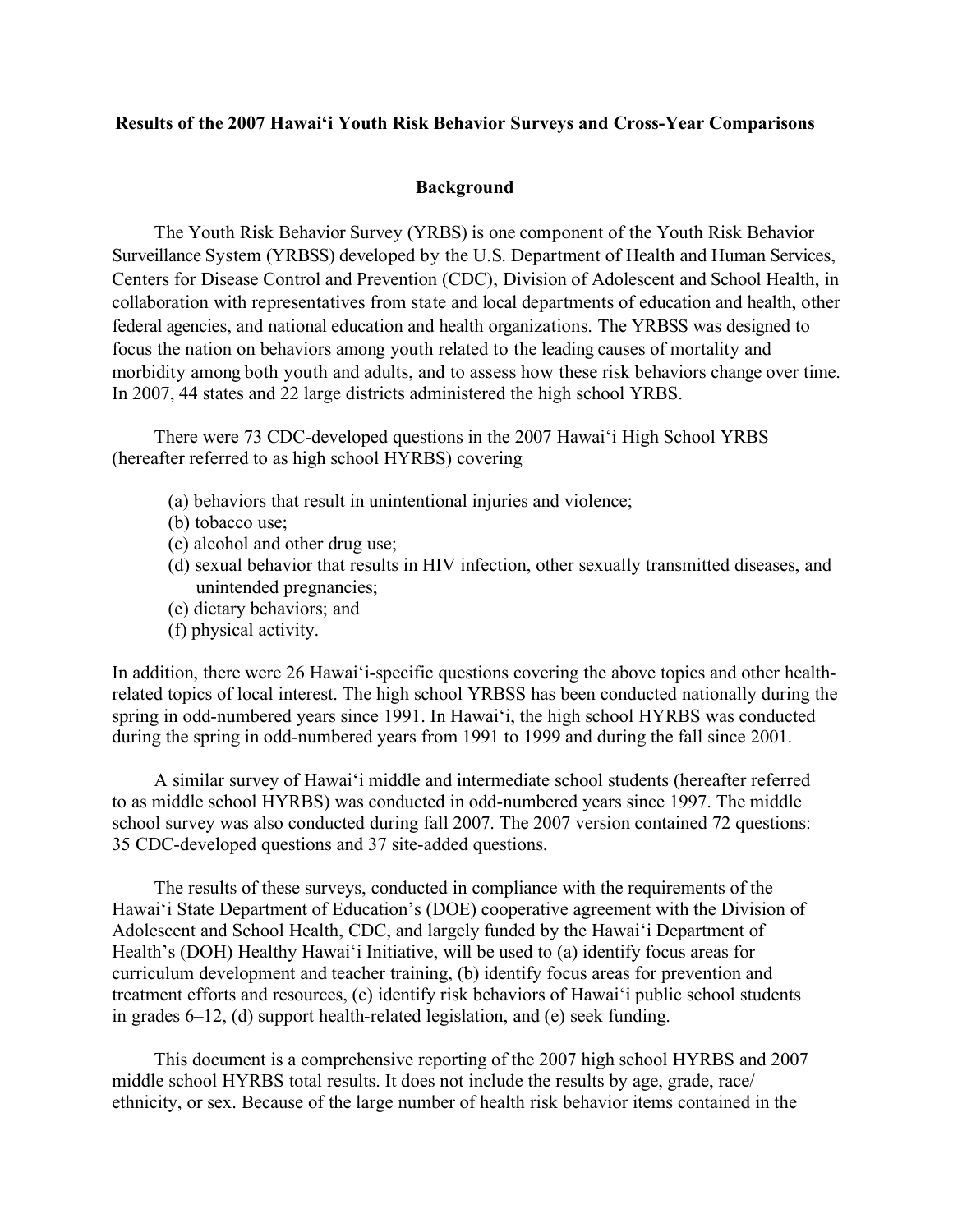surveys, this report is very dense. We have chosen to report all of the overall results in one document, but it might prove to be beneficial for content specialists to examine the results that are available on the CDC's websites, http://apps.nccd.cdc.gov/yrbss/ and http://www.cdc.gov/HealthyYouth/yrbs/index.htm for more details. The DOH, in coordination with the Hawai'i School Health Survey committee, plans to issue topical briefs utilizing further analyses of the YRBS data in the future.

### **Method**

A two-stage, stratified random sampling procedure was used to produce final samples of 1,231 students in 27 Hawai'i public middle and intermediate schools (grades 6–8) and 1,191 students in 27 Hawai'i public high schools (grades 9–12). The response rates were 62% and 60%, respectively. Survey procedures were designed to protect the privacy of students through anonymous and voluntary participation. School-level personnel proctored the selfadministered questionnaire. Written parental permission was required.

The data from the middle school and high school HYRBS administered during fall 2007 were statistically weighted; thus, according to the CDC, it is possible to make valid statewide (public middle schools and public high schools only) comparisons across years, and the results are representative of all public middle school students in grades 6–8 and public high school students in grades 9–12, respectively.

Table 1 contains the 2007 HYRBS public high school results compared to the 2005 results and to the 2007 U.S. YRBSS results. A three-stage cluster sample design was used to produce the nationally representative sample of students in grades 9–12 who attended public and private schools. The CDC conducted *t*-test analyses at p < .05 to determine if there was a statistically significant difference between 2005 and 2007 for Hawai'i students and between Hawai'i and U.S. students in 2007. Note: Although results displayed on the CDC's website are comparable, previous printed reports of Hawai'i results reflect the CDC's initial method of analysis (i.e., comparing confidence intervals) and are therefore not comparable to results in this report.

Table 2 presents the results of a trend analysis conducted by the CDC, which notes whether Hawai'i students are at greater or less risk in 2007 than they were when the health risk behavior was first included on the survey. Of the 60 items for which weighted results were obtained for at least three survey administrations, 41 were first asked in 1993, 3 in 1995, and 16 in 1999. Items that were only part of the 2005 and 2007 surveys were not included because their results are included in Table 1.

The 2007 middle school level results are presented in Table 3. The CDC has not yet published comparable national results, and due to a CDC-recommended change in item responses for the 2007 survey, the 2007 results are not comparable to results from prior administrations.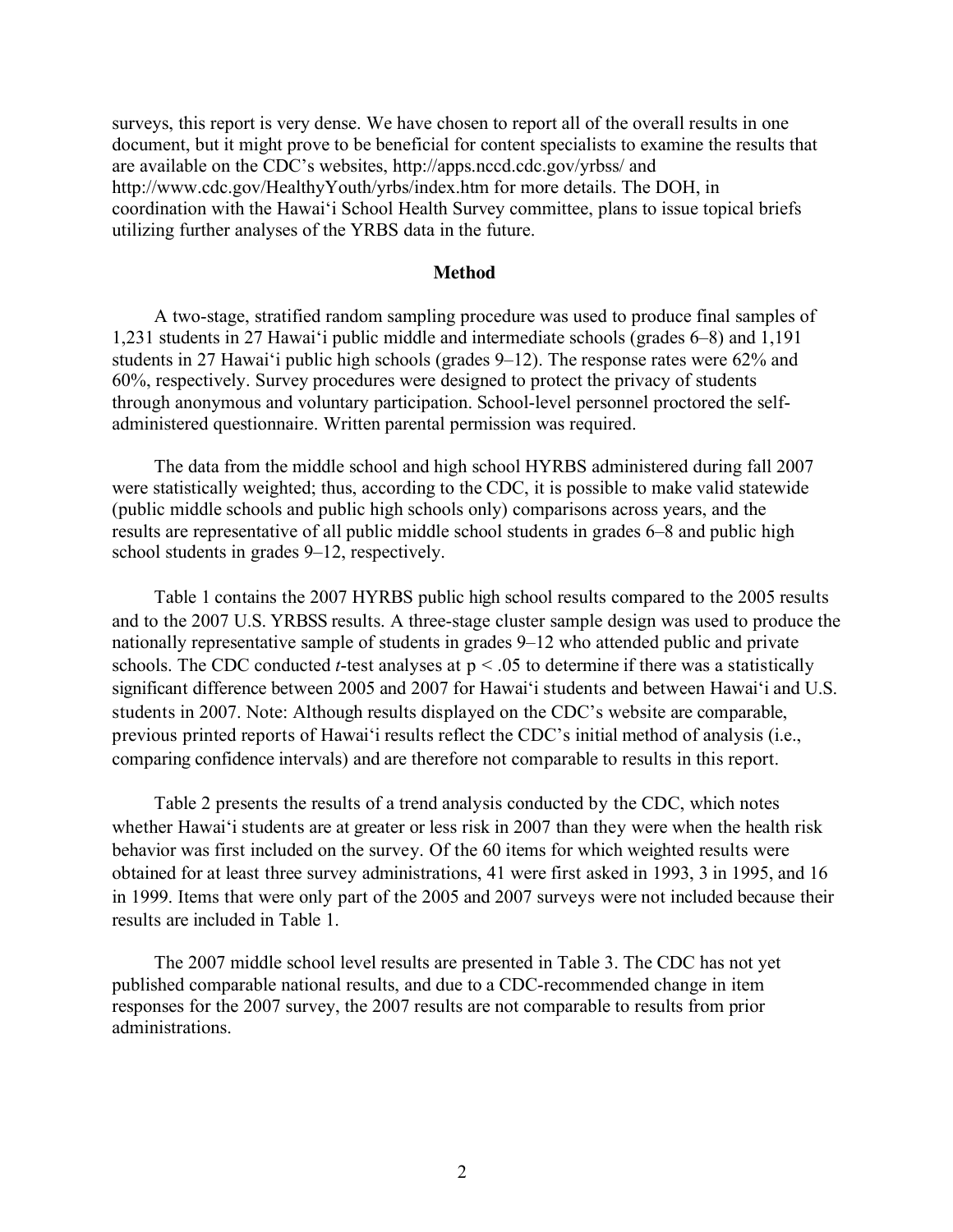#### **Results**

Results from the 2007 Hawai'i High School Youth Risk Behavior Survey show that, overall, lower percentages of Hawai'i youth reported risky behaviors in 2007 than they did both in 2005 and since the inception of the health risk behavior's inclusion on the survey. However, Hawai'i's students were statistically significantly better than U.S. students for 16 and worse for 17 of the 71 items for which comparisons could be made from the 2007 survey administrations.

### **Hawai'i High School, 2007 vs. 2005**

There were seven statistically significant differences at the .05 level for Hawai'i students when comparing results from 2007 and 2005. The five behaviors for which Hawai'i students were less at risk in 2007 were being in a physical fight in which they were injured and required medical treatment in the 12 months preceding the survey, fighting on school property in the 12 months preceding the survey, drinking alcohol on school property in the 30 days preceding the survey, drinking alcohol for the first time before age 13, and not having been taught about AIDS or HIV infection in school. The two behaviors where students were at greater risk in 2007 than they were in 2005 were taking diet pills, powders, or liquids without a doctor's advice to lose weight or keep from gaining weight during the 30 days preceding the survey and not eating other vegetables (i.e., other than green salad, potatoes, or carrots) during the seven days preceding the survey. See Table 1 for the details.

### **Hawai'i High School vs. U.S. High School, 2007**

There were 34 statistically significant differences at the .05 level between Hawai'i and U.S. students in 2007: 16 favoring Hawai'i; 17 favoring the U.S.; and one, eating less food, fewer calories, or low-fat foods to lose weight or to keep from gaining weight during the 30 days before the survey where it is not possible to determine if this behavior is more or less risky because, for any given student, it was not known if the student should have been trying to lose weight.

As they did in 2005, lower percentages of Hawai'i high school students as compared to high school students nationally reported risky behaviors related to

- fighting (physically) and fighting on school property during the 12 months preceding the survey;
- smoking cigarettes in the 30 days preceding the survey and smoking on 20 or more of the 30 days;
- ever drinking alcohol;
- drinking alcohol and having five or more drinks of alcohol within a couple of hours during the 30 days preceding the survey; and
- engaging in sexual activity—ever, with four or more people, and during the three months preceding the survey.

Hawai'i high school students continue to eat more carrots in the seven days preceding the survey than students in the U.S. survey.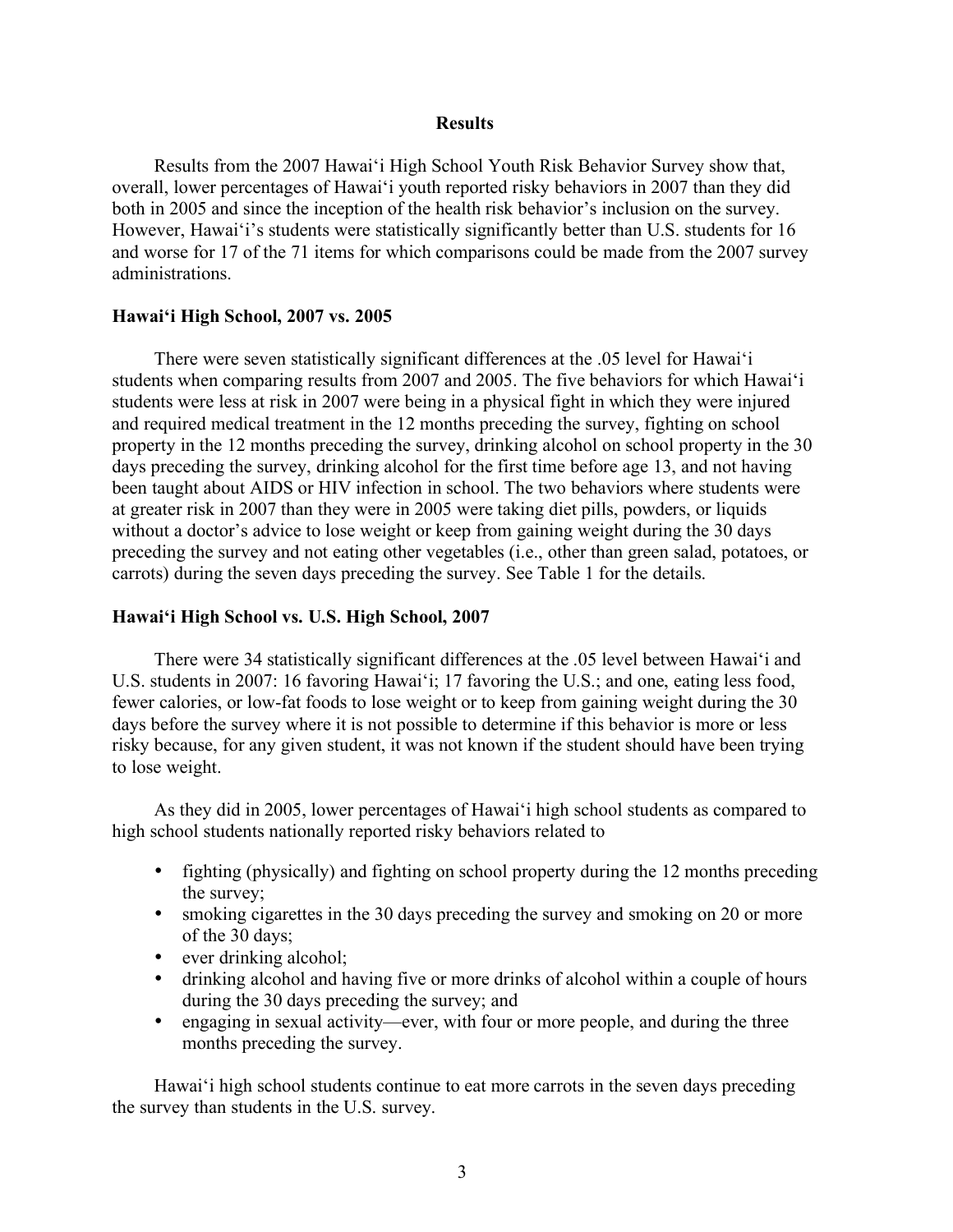Behaviors for which Hawai'i students were at less risk than U.S. students in 2007 but were not statistically significantly different in 2005 are

- carrying weapons on school property in the 30 days preceding the survey,
- ever using marijuana,
- using marijuana during the 30 days preceding the survey,
- using any form of cocaine during the 30 days preceding the survey, and
- drinking regular soda or pop during the seven days preceding the survey.

However, Hawai'i high school students in 2007 continue to be at greater risk for

- riding in a vehicle driven by someone who had been drinking alcohol;
- making a plan for suicide;
- attempting suicide in the 12 months preceding the survey;
- being offered, sold, or given an illegal drug on school property in the 12 months preceding the survey; and
- trying marijuana for the first time before age 13.

Hawai'i students continue to drink less 100% fruit juice and milk and eat fewer potatoes in the seven days preceding the survey, and fewer reported attending physical education class one or more days during a week and daily. A higher percentage of Hawai'i students were told by a doctor or nurse that they had asthma.

Behaviors for which Hawai'i students were not at higher risk than U.S. students in 2005 but are in 2007 are

- not going to school because they felt they would be unsafe at school or on their way to or from school during the 30 days preceding the survey,
- seriously considering attempting suicide during the 12 months preceding the survey,
- vomiting or taking laxatives to lose weight or to keep from gaining weight during the 30 days preceding the survey, and
- playing video or computer games or using a computer for something that was not school work for three or more hours per day on an average school day.

Hawai'i students are eating fewer other vegetables (i.e., other than green salad, potatoes, or carrots) and are less often eating fruits and vegetables five or more times per day in the seven days preceding the survey.

## **Hawai'i High School Trends**

The CDC conducted a trend analysis of weighted data for the standard questions from the 2007 high school HYRBS questionnaire and supplemental variables calculated from those questions. Site-added questions were not included. "Logistic regression analysis was used to test for change over time. The regression models used control for changes in distributions by sex, race/ethnicity, and grade and simultaneously assess linear and quadratic time effects" (Centers for Disease Control and Prevention, 2008a). Table 2 provides results of the high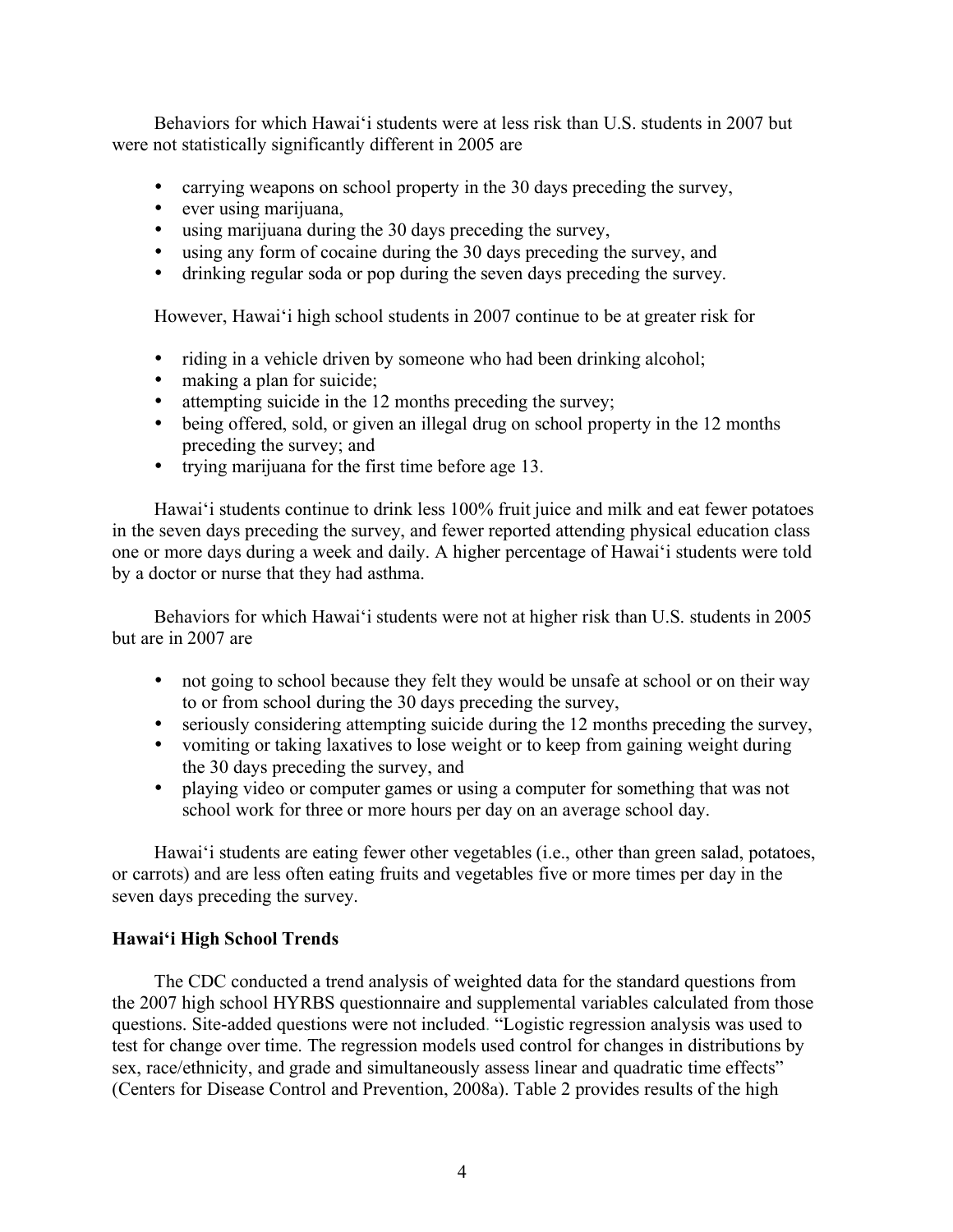school HYRBS items from their year of inception, the 2007 results, and indicates if there was a positive (less risk) or negative (greater risk) change. Of the results from the high school HYRBS for which trends were possible  $(n = 60)$  Hawai'i students were at less risk for 26 behaviors in 2007, greater risk for ten behaviors, and two behaviors were inconclusive as we were not able to determine whether the trend was positive or negative.

Hawai'i public high school students were less at risk for the following behaviors

*ever*

- drinking alcohol
- using marijuana
- using any form of cocaine<br>• using inhalants to get high
- using inhalants to get high
- using methamphetamines<br>• having sexual intercourse
- having sexual intercourse
- having sexual intercourse with four or more persons
- describing themselves as slightly or very overweight

*during the 12 months preceding the survey*

- never or rarely wearing a bicycle helmet
- fighting
- fighting on school property
- seriously considering suicide
- making a plan for attempting suicide
- *during the three months preceding the survey*

# • having sexual intercourse

*during the 30 days preceding the survey*

- riding in a vehicle driven by someone who had been drinking alcohol<br>• driving a vehicle when they had been drinking alcohol
- driving a vehicle when they had been drinking alcohol
- carrying a weapon
- carrying a weapon on school property
- smoking cigarettes
- smoking cigarettes on 20 or more days
- drinking alcohol
- having five or more drinks of alcohol in a row<br>• using marijuana
- using marijuana
- using marijuana on school property

*before age 13*

• having first drink of alcohol

*on an average school day*

• watching television three or more hours per day

Hawai'i public high school students were more at risk for the following behaviors

*ever*

- taking steroid pills or shots without a doctor's prescription
- having ever been taught about AIDS or HIV infection in school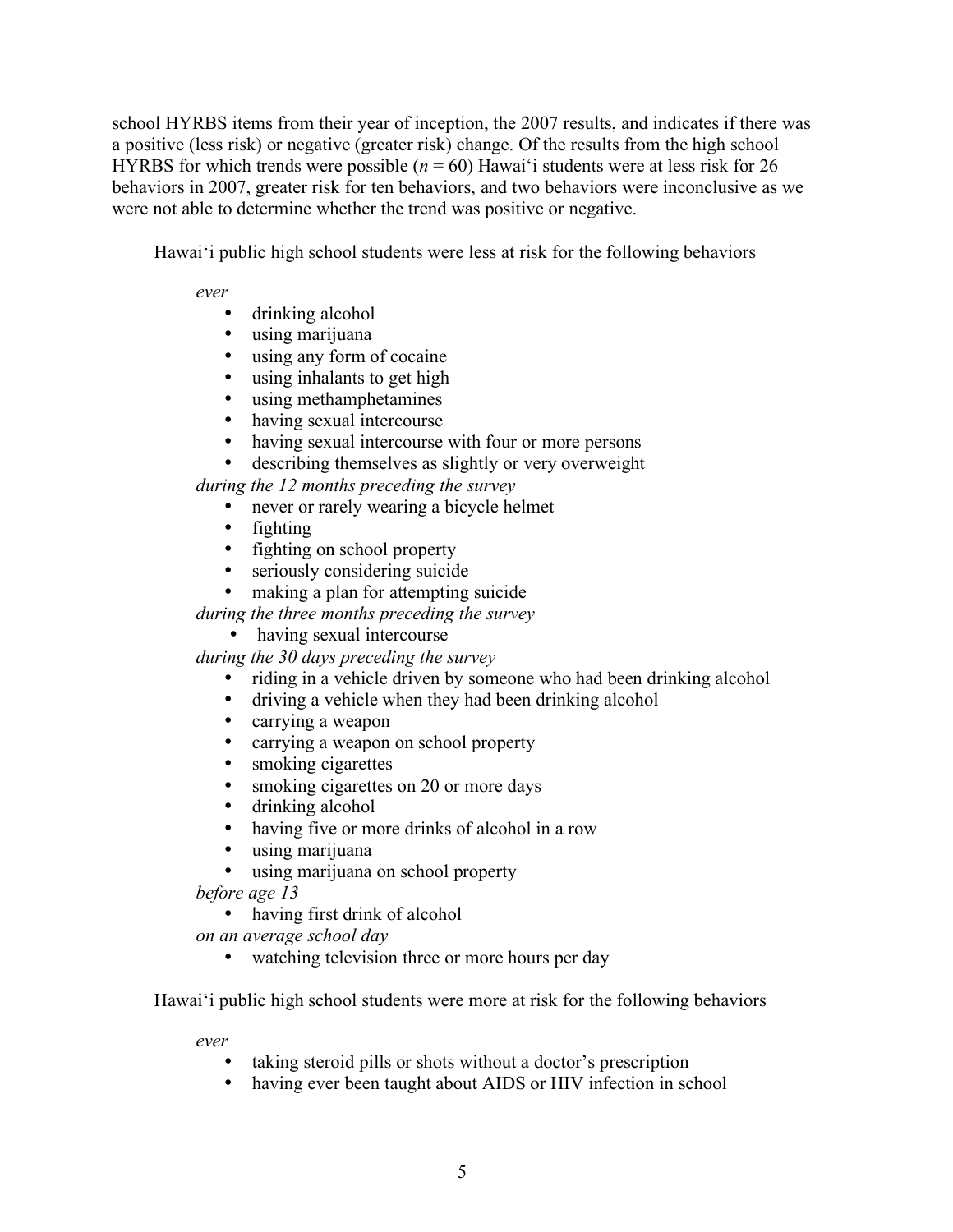### *in the 30 days preceding the survey*

• vomiting or taking laxatives to lose weight or to keep from gaining weight *in the 7 days preceding the survey*

- eating green salad
- eating carrots<br>• eating other vo
- eating other vegetables (i.e., other than green salad, potatoes, or carrots)
- drinking three or more glasses of milk per day

*daily*

• going to physical education (PE) classes

*among students who were currently sexually active*

• drinking alcohol or using drugs before last sexual intercourse

In addition, Hawai'i public high school students were more at risk for being obese. The two items for which the results of the trend analysis were not clear were trying to lose weight and exercising to lose weight or to keep from gaining weight because, for any given student, it was not known if the student should have been trying to lose weight.

## **Hawai'i Middle School, 2007**

At the insistence of the CDC, the items on the 2007 Hawai'i Middle School Youth Risk Behavior Survey (middle school HYRBS) were modified to match the national core questions. Most of the items on the 2005 middle school HYRBS were modified to match the high school HYRBS. Therefore, most of the results of the 2007 middle school HYRBS are not directly comparable to previous administrations. Table 3 provides the 2007 middle school HYRBS results. The CDC does not conduct a national middle school YRBS, but they will be posting results from sites that conducted a 2007 middle school YRBS in 2009.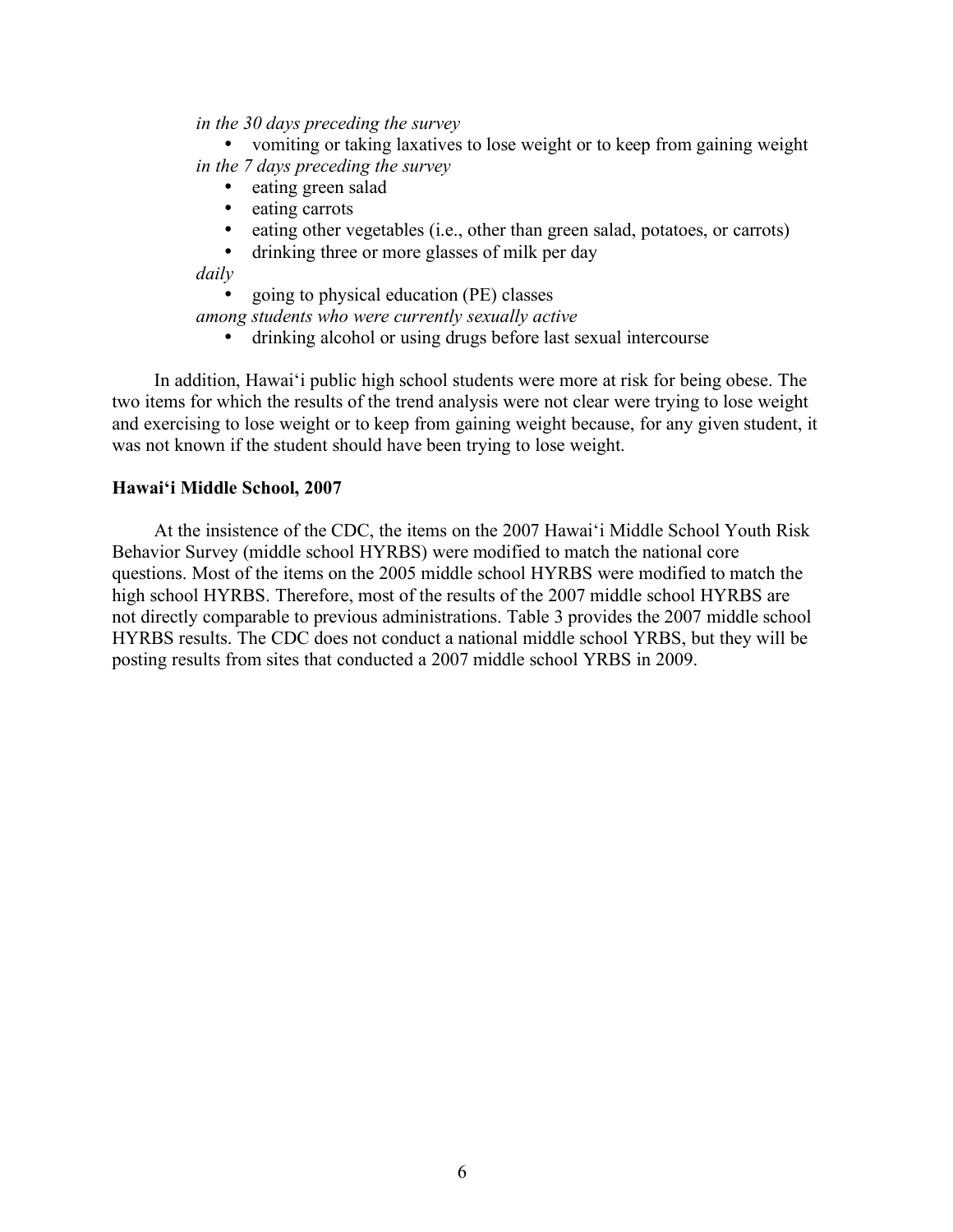| <b>Health Risk Behavior</b><br>2005<br>$\%$                                                                                                                               |        | Hawai'i      |                     |                      | H I                    |
|---------------------------------------------------------------------------------------------------------------------------------------------------------------------------|--------|--------------|---------------------|----------------------|------------------------|
|                                                                                                                                                                           |        | 2007<br>$\%$ | 2007<br>VS.<br>2005 | U.S.<br>2007<br>$\%$ | VS.<br><b>U.S.</b>     |
| Unintentional Injuries and Violence                                                                                                                                       |        |              |                     |                      |                        |
| Among students who rode a bicycle during the 12<br>months before the survey, rarely or never wore a bicycle<br>helmet                                                     | 85.7   | 86.1         | $\mathbf{a}$        | 85.1                 |                        |
| Rode one or more times during the 30 days before the<br>survey in a car or other vehicle driven by someone who<br>had been drinking alcohol                               | 33.0   | 33.9         |                     | 29.1                 | Greater<br><b>Risk</b> |
| Drove a car or other vehicle one or more times during<br>the 30 days before the survey when they had been<br>drinking alcohol                                             | 7.9    | 8.0          |                     | 10.5                 |                        |
| Drove a car or other vehicle during the 30 days before<br>the survey when they had been under the influence of<br>marijuana or another drug                               | $NA^b$ | 11.3         | <b>NA</b>           | NA                   | NA                     |
| Carried a weapon such as a gun, knife, or club on at least<br>one day during the 30 days before the survey                                                                | 13.3   | 14.8         |                     | 18.0                 |                        |
| Carried a weapon such as a gun, knife, or club on school<br>property on at least one day during the 30 days before<br>the survey                                          | 4.9    | 3.7          |                     | 5.9                  | Less<br><b>Risk</b>    |
| Did not go to school on at least one day during the 30<br>days before the survey because they felt they would be<br>unsafe at school or on their way to or from school    | 6.7    | 7.8          |                     | 5.5                  | Greater<br><b>Risk</b> |
| Were threatened or injured with a weapon such as a gun,<br>knife, or club on school property one or more times<br>during the 12 months before the survey                  | 6.8    | 6.4          |                     | 7.8                  |                        |
| Had their property such as their car, clothing, or books<br>stolen or deliberately damaged on school property one or<br>more times during the 12 months before the survey | 28.1   | 28.3         |                     | 27.1                 |                        |
| Were in a physical fight one or more times during the 12<br>months before the survey                                                                                      | 27.0   | 28.6         |                     | 35.5                 | Less<br>Risk           |
| Were in a physical fight one or more times during the 12<br>months before the survey in which they were injured and<br>had to be treated by a doctor or nurse             | 5.2    | 3.3          | Less<br><b>Risk</b> | 4.2                  |                        |
| Were in a physical fight on school property one or more<br>times during the 12 months before the survey                                                                   | 10.0   | 7.0          | Less<br>Risk        | 12.4                 | Less<br>Risk           |

**Table 1***. 2005 and 2007 Hawai'i Youth Risk Behavior Survey Public High School Results (2005, n = 1,662 and 2007, n = 1,191) Compared to 2007 U.S. Results (n = 14,041)*

Note: "Greater Risk" means that Hawai'i public school students were statistically significantly (p < .05) at greater risk in 2007 than they were in 2005 or as compared to U.S. students in 2007. Likewise, "Less Risk" means that Hawai'i public school students were statistically significantly (p < .05) at lesser risk in 2007 than they were in 2005 or as compared to U.S. students in 2007. <sup>a</sup> No statistically significant difference ( $p < .05$ ) <sup>b</sup> Not Available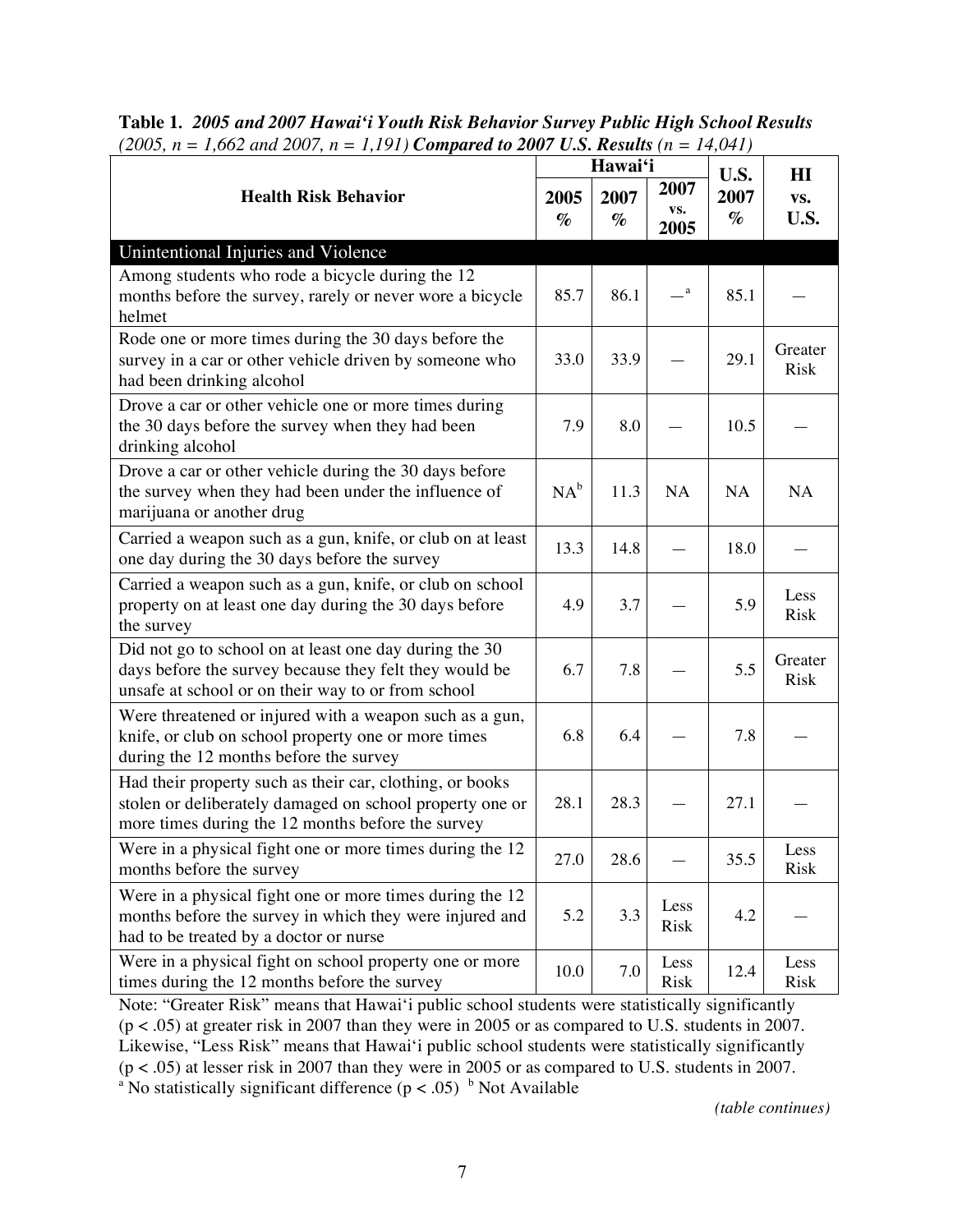| <b>Health Risk Behavior</b>                                                                                                                                                |      | Hawai'i      |                     |                      | H I                    |
|----------------------------------------------------------------------------------------------------------------------------------------------------------------------------|------|--------------|---------------------|----------------------|------------------------|
|                                                                                                                                                                            |      | 2007<br>$\%$ | 2007<br>VS.<br>2005 | U.S.<br>2007<br>$\%$ | VS.<br><b>U.S.</b>     |
| Unintentional Injuries and Violence cont.                                                                                                                                  |      |              |                     |                      |                        |
| Had a boyfriend or girlfriend during the 12 months<br>before the survey                                                                                                    | NA   | 61.1         | NA                  | NA                   | NA                     |
| Were hit, slapped, or physically hurt on purpose by their<br>boyfriend or girlfriend during the 12 months before the<br>survey                                             | NA   | 9.5          | NA                  | 9.9                  |                        |
| Had ever been physically forced to have sexual<br>intercourse when they did not want to                                                                                    | 10.3 | 7.8          |                     | 7.8                  |                        |
| Had been hurt by hitting, punching, or kicking while on<br>school property during the 12 months before the survey                                                          | 22.0 | 20.4         |                     | NA                   | NA                     |
| Had been hurt by having mean things said to them (things<br>that hurt their feelings) while on school property one or<br>more times during the 12 months before the survey | 43.8 | 44.8         |                     | <b>NA</b>            | NA                     |
| Had been hurt by having mean things said to them<br>(things that hurt their feelings) on the internet or email<br>during the 12 months before the survey                   | NA   | 23.8         | NA                  | NA                   | NA                     |
| Had been harassed because someone thought they were<br>gay, lesbian, or bisexual during the 12 months before the<br>survey                                                 | 12.3 | 13.3         |                     | NA                   | <b>NA</b>              |
| Strongly agree or agree that harassment and bullying by<br>other students is a problem at their school                                                                     | NA   | 54.8         | NA                  | NA                   | NA                     |
| Felt so sad or hopeless almost every day for two or more<br>weeks in a row that they stopped doing some usual<br>activities during the 12 months before the survey         | 31.8 | 31.8         |                     | 28.5                 |                        |
| Seriously considered attempting suicide during the 12<br>months before the survey                                                                                          | 19.8 | 18.5         |                     | 14.5                 | Greater<br><b>Risk</b> |
| Made a plan about how they would attempt suicide<br>during the 12 months before the survey                                                                                 | 17.2 | 17.0         |                     | 11.3                 | Greater<br>Risk        |
| Attempted suicide one or more times during the 12<br>months before the survey                                                                                              | 12.9 | 12.0         |                     | 6.9                  | Greater<br>Risk        |
| Made a suicide attempt that resulted in an injury,<br>poisoning, or an overdose that had to be treated by a<br>doctor or nurse during the 12 months before the survey      | 3.7  | 3.0          |                     | 2.0                  |                        |

*Table 1 (continued)*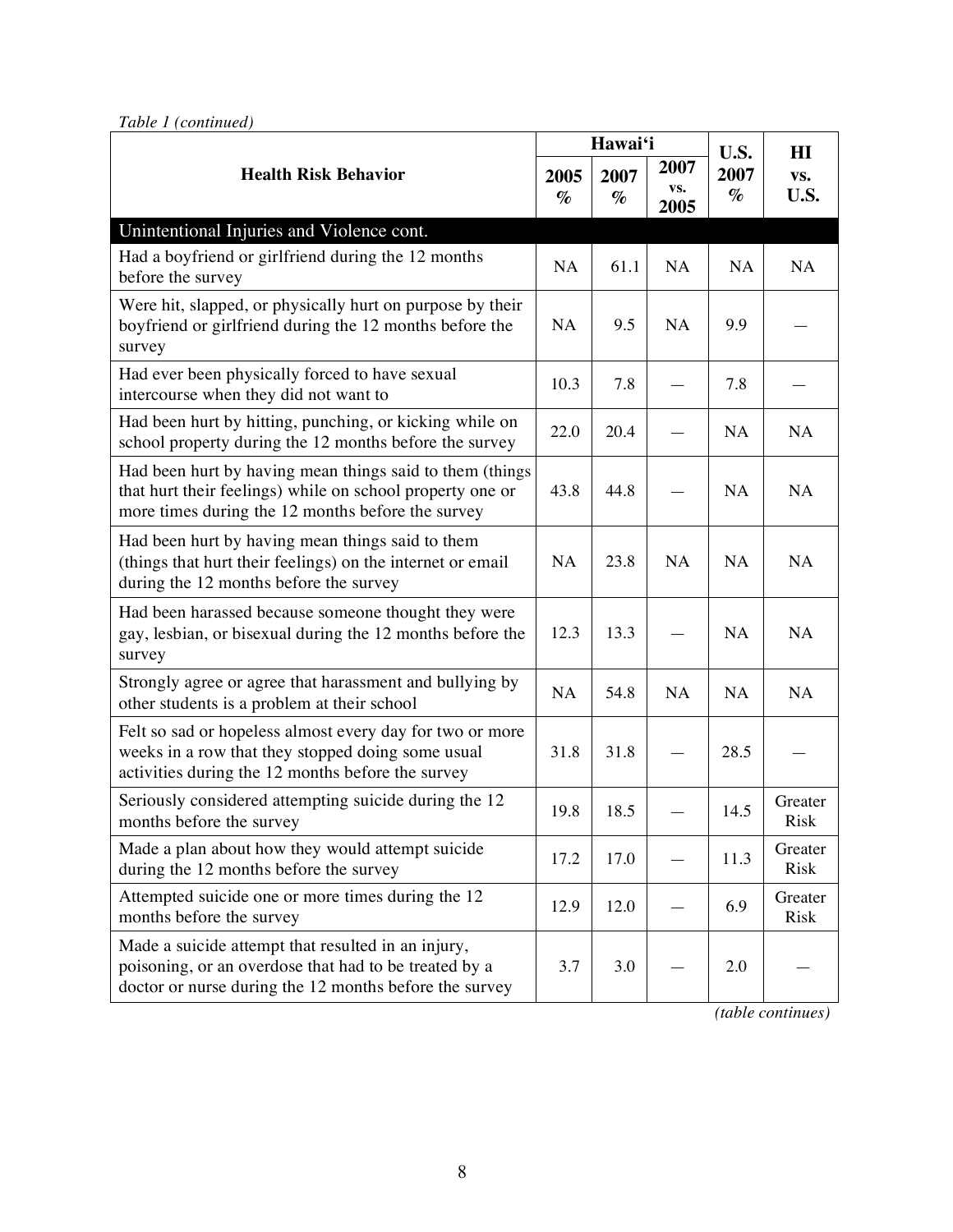| <b>Health Risk Behavior</b>                                                                                                                                                                                                                         |           | Hawai'i      |                     | U.S.         | HI                  |
|-----------------------------------------------------------------------------------------------------------------------------------------------------------------------------------------------------------------------------------------------------|-----------|--------------|---------------------|--------------|---------------------|
|                                                                                                                                                                                                                                                     |           | 2007<br>$\%$ | 2007<br>VS.<br>2005 | 2007<br>$\%$ | VS.<br>U.S.         |
| Tobacco Use                                                                                                                                                                                                                                         |           |              |                     |              |                     |
| Smoked cigarettes on at least one day during the 30 days<br>before the survey                                                                                                                                                                       | 16.4      | 12.8         |                     | 20.0         | Less<br><b>Risk</b> |
| Smoked cigarettes on 20 or more days during the 30<br>days before the survey                                                                                                                                                                        | 4.8       | 4.5          |                     | 8.1          | Less<br>Risk        |
| Among students who currently smoked cigarettes, had<br>tried to quit smoking cigarettes during the 12 months<br>before the survey                                                                                                                   | NA        | 58.1         | NA                  | 49.7         |                     |
| Alcohol and Other Drug Use                                                                                                                                                                                                                          |           |              |                     |              |                     |
| Had at least one drink of alcohol on at least one day<br>during their life                                                                                                                                                                          | 64.8      | 58.7         |                     | 75.0         | Less<br>Risk        |
| Drank alcohol (other than a few sips) for the first time<br>before age 13 years                                                                                                                                                                     | 27.3      | 21.0         | Less<br><b>Risk</b> | 23.8         |                     |
| Had at least one drink of alcohol on at least one day<br>during the 30 days before the survey                                                                                                                                                       | 34.8      | 29.1         |                     | 44.7         | Less<br><b>Risk</b> |
| Had five or more drinks of alcohol in a row, that is,<br>within a couple of hours, on at least one day during the<br>30 days before the survey                                                                                                      | 18.8      | 14.9         |                     | 26.0         | Less<br><b>Risk</b> |
| Among students who currently drank alcohol, usually<br>obtained the alcohol they drank by buying it in a store<br>such as a liquor store, convenience store, supermarket,<br>discount store, or gas station during the 30 days before<br>the survey | <b>NA</b> | 4.0          | <b>NA</b>           | 5.2          |                     |
| Drank at least one drink of alcohol on school property<br>on at least one day during the 30 days before the survey                                                                                                                                  | 8.8       | 6.0          | Less<br><b>Risk</b> | 4.1          |                     |
| Drank a usual type of alcohol during the 30 days before<br>the survey                                                                                                                                                                               | NA        | 27.3         | <b>NA</b>           | NA           | NA                  |
| Used marijuana one or more times during their life                                                                                                                                                                                                  | 34.6      | 29.9         |                     | 38.1         | Less<br>Risk        |
| Tried marijuana for the first time before age 13 years                                                                                                                                                                                              | 12.5      | 11.7         |                     | 8.3          | Greater<br>Risk     |
| Used marijuana one or more times during the 30 days<br>before the survey                                                                                                                                                                            | 17.2      | 15.7         |                     | 19.7         | Less<br>Risk        |
| Used marijuana on school property one or more times<br>during the 30 days before the survey                                                                                                                                                         | 7.2       | 5.7          |                     | 4.5          |                     |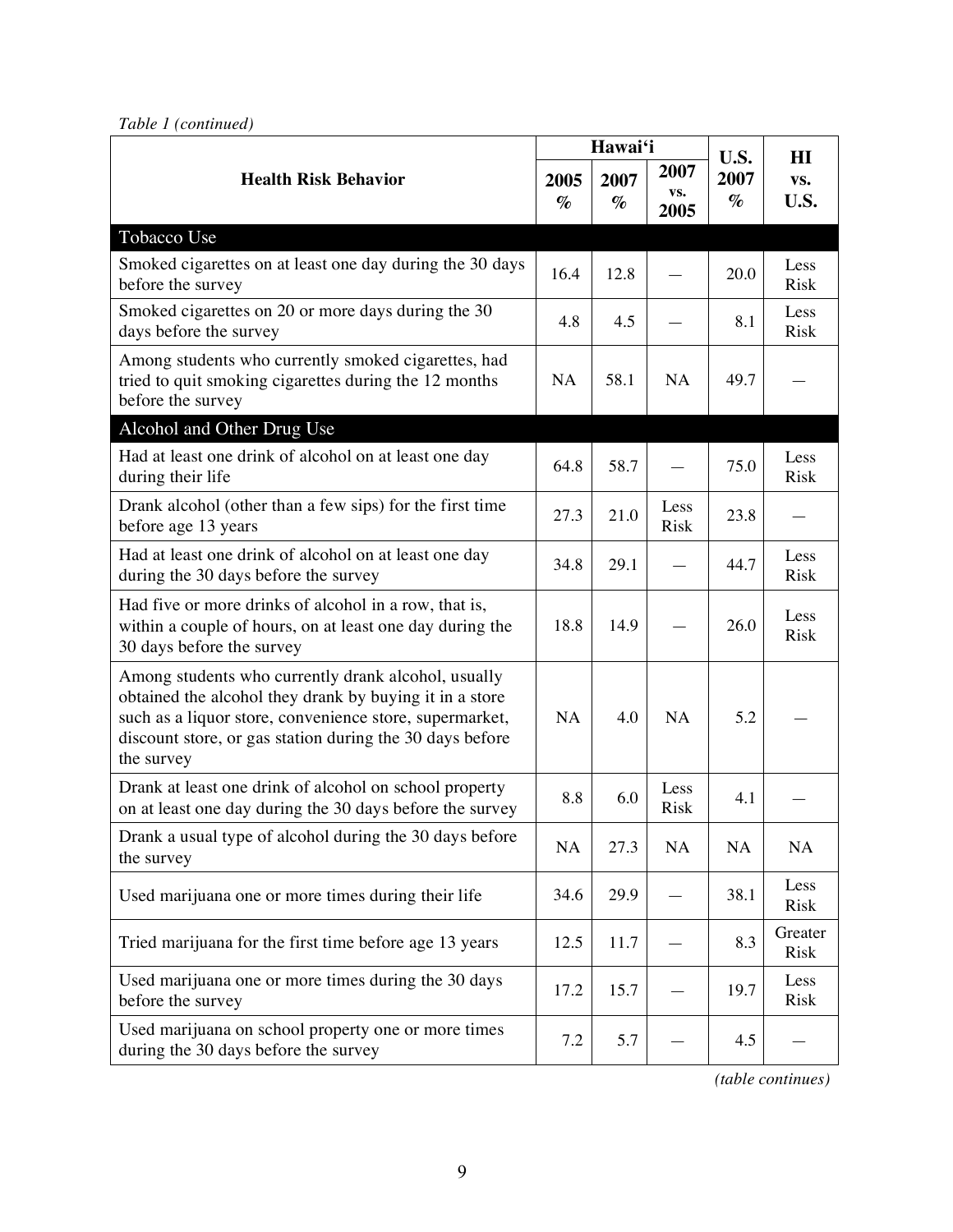| <b>Health Risk Behavior</b>                                                                                                                                                                        |           | Hawai'i      |                     | U.S.         | H I                    |
|----------------------------------------------------------------------------------------------------------------------------------------------------------------------------------------------------|-----------|--------------|---------------------|--------------|------------------------|
|                                                                                                                                                                                                    |           | 2007<br>$\%$ | 2007<br>VS.<br>2005 | 2007<br>$\%$ | VS.<br>U.S.            |
| Alcohol and Other Drug Use cont.                                                                                                                                                                   |           |              |                     |              |                        |
| Used any form of cocaine, including powder, crack, or<br>freebase one or more times during their life                                                                                              | 6.5       | 5.6          |                     | 7.2          |                        |
| Used any form of cocaine, including powder, crack, or<br>freebase one or more times during the 30 days before the<br>survey                                                                        | 3.0       | 2.0          |                     | 3.3          | Less<br><b>Risk</b>    |
| Sniffed glue, breathed the contents of aerosol spray cans,<br>or inhaled any paints or sprays to get high one or more<br>times during their life                                                   | 13.0      | 11.4         |                     | 13.3         |                        |
| Used methamphetamines one or more times during their<br>life                                                                                                                                       | 4.3       | 4.5          |                     | 4.4          |                        |
| Used ecstasy one or more times during their life                                                                                                                                                   | 6.1       | 4.6          |                     | 5.8          |                        |
| Took steroid pills or shots without a doctor's<br>prescription one or more times during their life                                                                                                 | 2.9       | 4.3          |                     | 3.9          |                        |
| Were offered, sold, or given an illegal drug by someone<br>on school property during the 12 months before the<br>survey                                                                            | 32.7      | 36.2         |                     | 22.3         | Greater<br><b>Risk</b> |
| Had taken over-the-counter drugs to get high one or<br>more times during the 30 days before the survey                                                                                             | <b>NA</b> | 4.6          | NA                  | NA           | NA                     |
| Had taken a prescription drug such as OxyContin,<br>Vicodin, tranquilizers, Valium, Xanax, or Ritalin<br>without a doctor's prescription one or more times during<br>the 30 days before the survey | <b>NA</b> | 6.5          | NA                  | NA           | NA                     |
| Sexual Behaviors                                                                                                                                                                                   |           |              |                     |              |                        |
| Ever had sexual intercourse                                                                                                                                                                        | 35.7      | 36.2         |                     | 47.8         | Less<br>Risk           |
| Had sexual intercourse for the first time before age 13<br>years                                                                                                                                   | 5.1       | 5.1          |                     | 7.1          |                        |
| Had sexual intercourse with four or more persons during<br>their life                                                                                                                              | 9.0       | 6.1          |                     | 14.9         | Less<br>Risk           |
| Had sexual intercourse with at least one person during<br>the 3 months before the survey                                                                                                           | 24.1      | 23.6         |                     | 35.0         | Less<br>Risk           |
| Among students who were currently sexually active,<br>drank alcohol or used drugs before last sexual<br>intercourse                                                                                | 22.8      | 27.2         |                     | 22.5         |                        |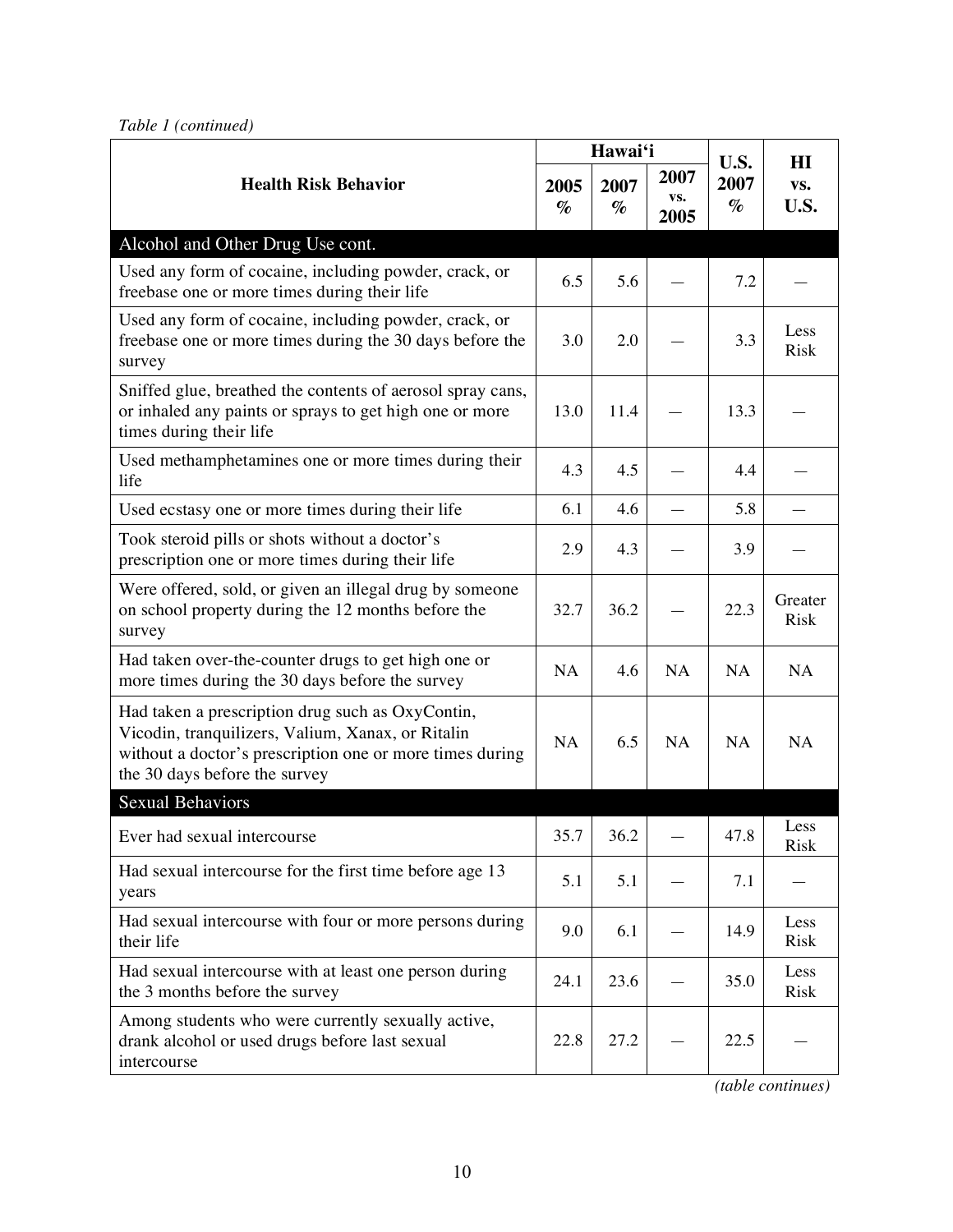*Table 1 (continued)*

|                                                                                                                                                                                         |              | Hawai'i      |                        |                      | H I                    |
|-----------------------------------------------------------------------------------------------------------------------------------------------------------------------------------------|--------------|--------------|------------------------|----------------------|------------------------|
| <b>Health Risk Behavior</b>                                                                                                                                                             | 2005<br>$\%$ | 2007<br>$\%$ | 2007<br>VS.<br>2005    | U.S.<br>2007<br>$\%$ | VS.<br>U.S.            |
| Sexual Behaviors cont.                                                                                                                                                                  |              |              |                        |                      |                        |
| Among students who were currently sexually active,<br>reported that either they or their partner had used a<br>condom during last sexual intercourse                                    | 47.6         | 54.2         |                        | 61.5                 |                        |
| Among students who were currently sexually active,<br>reported that either they or their partner had used birth<br>control pills to prevent pregnancy before last sexual<br>intercourse | 12.7         | 12.2         |                        | 16.0                 |                        |
| Ever had oral sex                                                                                                                                                                       | NA           | 33.3         | NA                     | NA                   | NA                     |
| Ever had anal sex                                                                                                                                                                       | NA           | 13.4         | NA                     | NA                   | NA                     |
| Are sexually attracted to both males and females                                                                                                                                        | NA.          | 5.1          | NA                     | NA                   | NA                     |
| <b>Dietary Behaviors</b>                                                                                                                                                                |              |              |                        |                      |                        |
| Were overweight $(>= 85$ th percentile but < 95th<br>percentile for body mass index, by age and sex, based<br>on reference data)                                                        | 14.2         | 14.3         |                        | 15.8                 |                        |
| Were obese $(>= 95$ th percentile for body mass index, by<br>age and sex, based on reference data)                                                                                      | 13.5         | 15.6         |                        | 13.0                 |                        |
| Described themselves as slightly or very overweight                                                                                                                                     | 29.6         | 32.7         |                        | 29.3                 |                        |
| Were trying to lose weight                                                                                                                                                              | 47.9         | 46.3         |                        | 45.2                 |                        |
| Exercised to lose weight or to keep from gaining weight<br>during the 30 days before the survey                                                                                         | 65.6         | 62.6         |                        | 60.9                 |                        |
| Ate less food, fewer calories, or low-fat foods to lose<br>weight or to keep from gaining weight during the 30<br>days before the survey                                                | 39.8         | 35.9         |                        | 40.6                 | жc                     |
| Did not eat for 24 or more hours to lose weight or to<br>keep from gaining weight during the 30 days before the<br>survey                                                               | 12.1         | 12.2         |                        | 11.8                 |                        |
| Took any diet pills, powders, or liquids without a<br>doctor's advice to lose weight or to keep from gaining<br>weight during the 30 days before the survey                             | 5.3          | 8.3          | Greater<br><b>Risk</b> | 5.9                  |                        |
| Vomited or took laxatives to lose weight or to keep from<br>gaining weight during the 30 days before the survey                                                                         | 6.0          | 7.9          |                        | 4.3                  | Greater<br><b>Risk</b> |
| Drank 100% fruit juices one or more times during the 7<br>days before the survey                                                                                                        | 72.9         | 69.8         |                        | 80.3                 | Greater<br><b>Risk</b> |

<sup>c</sup> Not clear if greater or less risk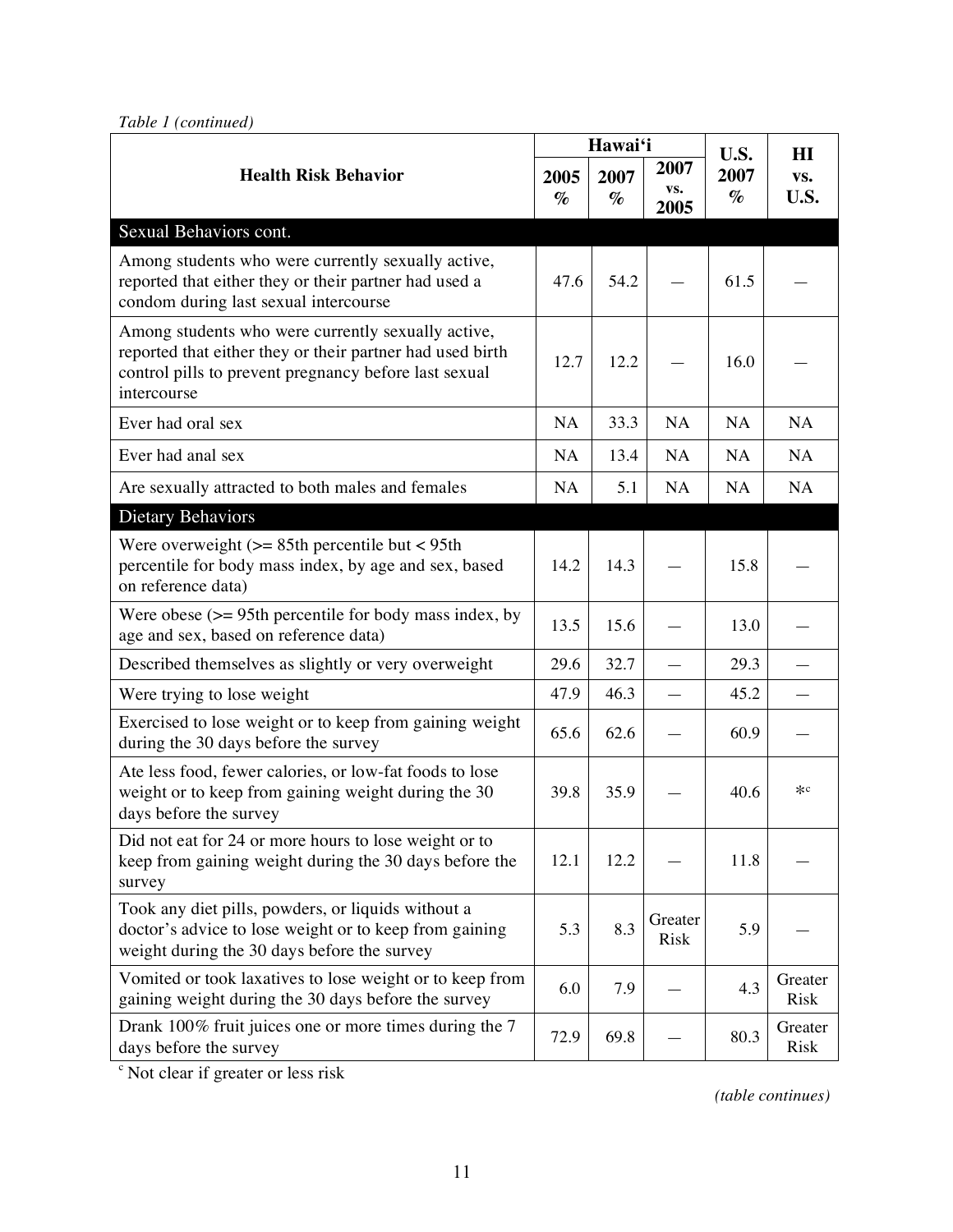| <b>Health Risk Behavior</b>                                                                                                                                                                                                                 |           | Hawai'i      |                        |                      | H I                    |
|---------------------------------------------------------------------------------------------------------------------------------------------------------------------------------------------------------------------------------------------|-----------|--------------|------------------------|----------------------|------------------------|
|                                                                                                                                                                                                                                             |           | 2007<br>$\%$ | 2007<br>VS.<br>2005    | U.S.<br>2007<br>$\%$ | VS.<br>U.S.            |
| Dietary Behaviors cont.                                                                                                                                                                                                                     |           |              |                        |                      |                        |
| Ate fruit one or more times during the 7 days before the<br>survey                                                                                                                                                                          | 85.7      | 87.2         |                        | 85.3                 |                        |
| Ate green salad one or more times during the 7 days<br>before the survey                                                                                                                                                                    | 69.0      | 64.2         |                        | 64.1                 |                        |
| Ate potatoes one or more times during the 7 days before<br>the survey                                                                                                                                                                       | 58.1      | 59.8         |                        | 69.1                 | Greater<br><b>Risk</b> |
| Ate carrots one or more times during the 7 days before<br>the survey                                                                                                                                                                        | 56.9      | 53.7         |                        | 46.3                 | Less<br><b>Risk</b>    |
| Ate other vegetables one or more times during the 7<br>days before the survey                                                                                                                                                               | 82.2      | 77.6         | Greater<br><b>Risk</b> | 82.4                 | Greater<br><b>Risk</b> |
| Ate fruits and vegetables (100% fruit juices, fruit, green<br>salad, potatoes [excluding french fries, fried potatoes, or<br>potato chips], carrots, or other vegetables) five or more<br>times per day during the 7 days before the survey | 19.1      | 17.2         |                        | 21.4                 | Greater<br><b>Risk</b> |
| Drank a can, bottle, or glass of soda or pop (not<br>including diet soda or diet pop) at least one time per day<br>during the 7 days before the survey                                                                                      | NA        | 22.6         | NA                     | 33.8                 | Less<br><b>Risk</b>    |
| Drank three or more glasses per day of milk during the 7<br>days before the survey                                                                                                                                                          | 8.7       | 8.3          |                        | 14.1                 | Greater<br><b>Risk</b> |
| <b>Physical Activity</b>                                                                                                                                                                                                                    |           |              |                        |                      |                        |
| Were physically active doing any kind of physical<br>activity that increased their heart rate and made them<br>breathe hard some of the time for a total of at least 60<br>minutes per day on 5 or more of the 7 days before the<br>survey  | 30.2      | 34.3         |                        | 34.7                 |                        |
| Went to physical education (PE) classes on one or more<br>days in an average week when they were in school                                                                                                                                  | 38.1      | 38.5         |                        | 53.6                 | Greater<br><b>Risk</b> |
| Went to physical education (PE) classes five days in an<br>average week when they were in school                                                                                                                                            | 12.1      | 7.8          |                        | 30.3                 | Greater<br><b>Risk</b> |
| Spent more than half of the class exercising or doing an<br>activity other than standing or sitting still during an<br>average physical education (PE) class                                                                                | NA        | 24.1         | <b>NA</b>              | <b>NA</b>            | <b>NA</b>              |
| Watched television three or more hours per day on an<br>average school day                                                                                                                                                                  | 36.9      | 32.9         |                        | 35.4                 |                        |
| Played video or computer games or used a computer for<br>something that was not school work three or more hours<br>per day on an average school day                                                                                         | <b>NA</b> | 31.1         | <b>NA</b>              | 24.9                 | Greater<br>Risk        |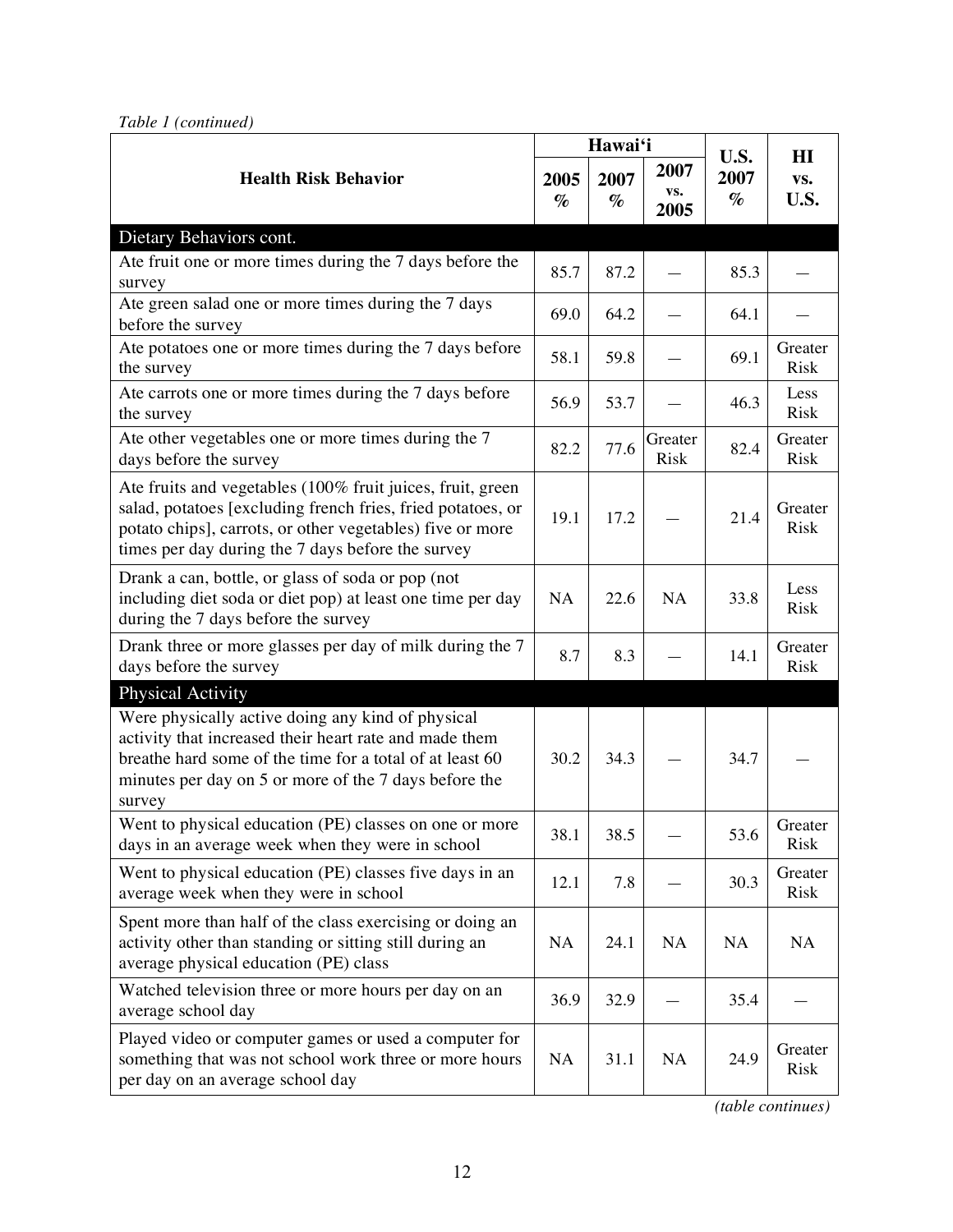|  | Table 1 (continued) |
|--|---------------------|
|--|---------------------|

| <b>Health Risk Behavior</b>                                                                                                                                              |           | Hawai'i      |                     |                      | H I                    |
|--------------------------------------------------------------------------------------------------------------------------------------------------------------------------|-----------|--------------|---------------------|----------------------|------------------------|
|                                                                                                                                                                          |           | 2007<br>$\%$ | 2007<br>VS.<br>2005 | U.S.<br>2007<br>$\%$ | VS.<br>U.S.            |
| Other Health Topics                                                                                                                                                      |           |              |                     |                      |                        |
| Had ever been told by a doctor or nurse that they had<br>asthma                                                                                                          | 30.4      | 28.7         |                     | 20.3                 | Greater<br><b>Risk</b> |
| Had ever been told by a doctor or nurse that they had<br>asthma and still have asthma                                                                                    | NA        | 11.9         | NA                  | 10.9                 |                        |
| Had ever been taught in school about how many fruits<br>and vegetables they should eat each day                                                                          | NA        | 82.3         | NA                  | <b>NA</b>            | <b>NA</b>              |
| Had ever been taught in school about AIDS or HIV<br>infection                                                                                                            | 83.2      | 87.1         | Less<br>Risk        | 89.5                 |                        |
| Had a doctor or nurse discuss ways to prevent<br>pregnancy with them                                                                                                     | NA        | 39.3         | NA                  | NA                   | <b>NA</b>              |
| Had ever had a doctor or nurse discuss ways to prevent<br>sexually transmitted diseases (STDs) and AIDS or HIV<br>infection with them                                    | NA        | 41.8         | NA                  | <b>NA</b>            | <b>NA</b>              |
| Had ever had parents or other adults in their family talk<br>with them about what they expect them to do or not to<br>do when it comes to sex                            | NA        | 55.9         | <b>NA</b>           | <b>NA</b>            | <b>NA</b>              |
| Had an adult outside of school they can talk to about<br>things that are important to them                                                                               | NA        | 77.4         | NA                  | NA                   | NA                     |
| Had one or more adults besides their parents they would<br>feel comfortable seeking help from if they had an<br>important question affecting their life                  | NA        | 76.9         | <b>NA</b>           | <b>NA</b>            | NA                     |
| Thought they definitely will not complete high school                                                                                                                    | NA        | 3.6          | NA                  | NA                   | NA                     |
| Thought they definitely will not complete a post high<br>school program such as a vocational training program,<br>military service, community college, or 4-year college | NA        | 6.2          | NA                  | NA                   | <b>NA</b>              |
| Had a driver's license                                                                                                                                                   | <b>NA</b> | 19.7         | <b>NA</b>           | NA                   | <b>NA</b>              |
| Completed a driver education course more than 12<br>months ago                                                                                                           | <b>NA</b> | 7.1          | <b>NA</b>           | NA                   | <b>NA</b>              |
| Got a ticket for a moving violation while driving a car<br>or motorcycle less than 6 months ago                                                                          | NA        | 2.0          | NA                  | <b>NA</b>            | <b>NA</b>              |
| Had a crash or collision while driving a car or<br>motorcycle less than 6 months ago                                                                                     | <b>NA</b> | 2.3          | <b>NA</b>           | <b>NA</b>            | NA                     |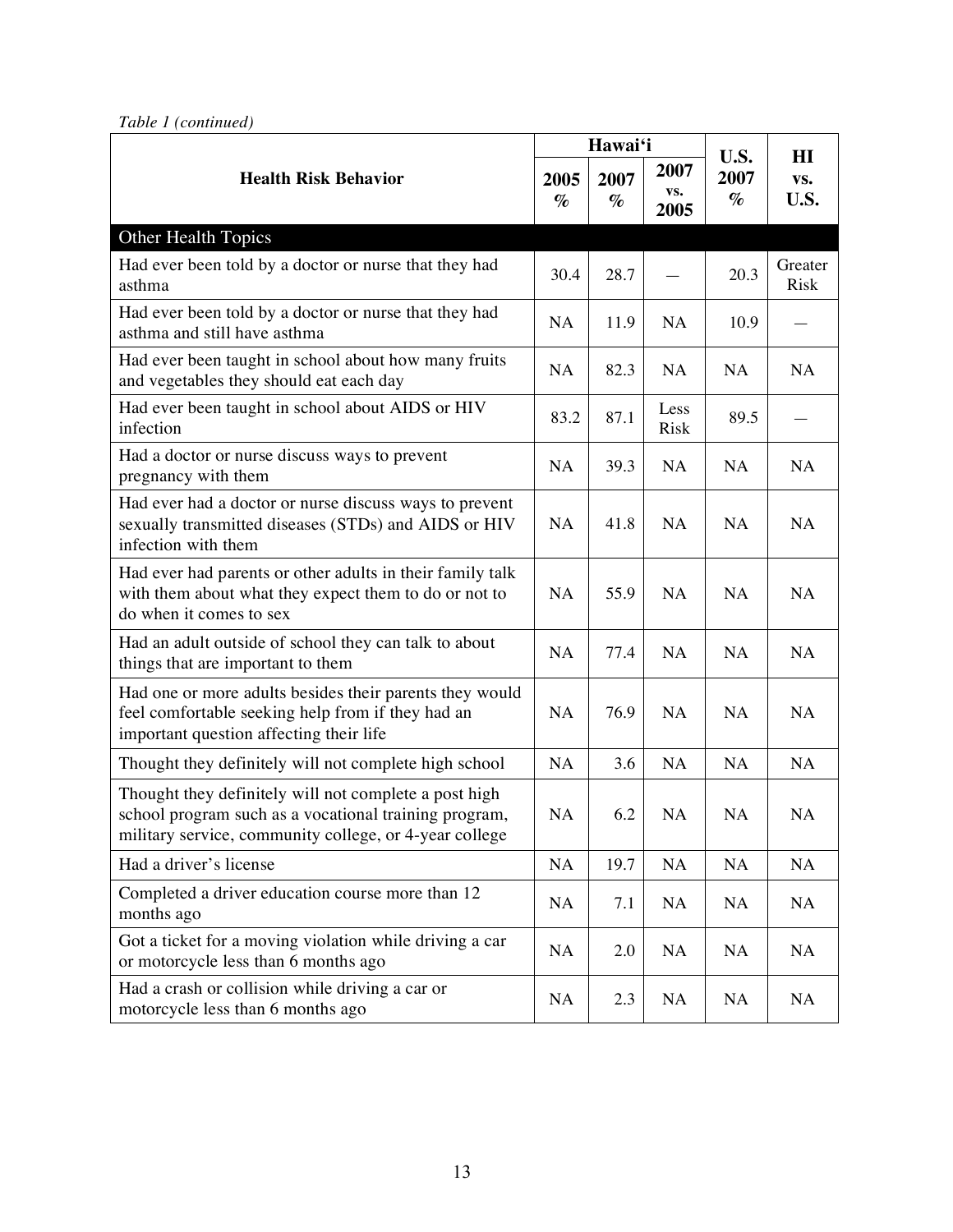| <b>Health Risk Behavior</b>                                                                                                                                            |                | Hawai'i |                                                            |  |
|------------------------------------------------------------------------------------------------------------------------------------------------------------------------|----------------|---------|------------------------------------------------------------|--|
|                                                                                                                                                                        |                | 2007    | <b>Change</b>                                              |  |
|                                                                                                                                                                        | $\%$           | $\%$    |                                                            |  |
| Unintentional Injuries and Violence                                                                                                                                    |                |         |                                                            |  |
| Among students who rode a bicycle during the 12 months before the                                                                                                      |                |         |                                                            |  |
| survey, rarely or never wore a bicycle helmet                                                                                                                          | 96.8           | 86.1    | Less Risk                                                  |  |
| Rode one or more times during the 30 days before the survey in a car or<br>other vehicle driven by someone who had been drinking alcohol                               | 36.3           | 33.9    | Less Risk                                                  |  |
| Drove a car or other vehicle one or more times during the 30 days before<br>the survey when they had been drinking alcohol                                             | 10.3           | 8.0     | Less Risk                                                  |  |
| Carried a weapon such as a gun, knife, or club on at least one day during<br>the 30 days before the survey                                                             | 18.4           | 14.8    | Less Risk                                                  |  |
| Carried a weapon such as a gun, knife, or club on school property on at<br>least one day during the 30 days before the survey                                          | 7.9            | 3.7     | Less Risk                                                  |  |
| Did not go to school on at least one day during the 30 days before the<br>survey because they felt they would be unsafe at school or on their way<br>to or from school | 6.5            | 7.8     | $\mathord{\hspace{1pt}\text{--}\hspace{1pt}}^{\mathrm{b}}$ |  |
| Were threatened or injured with a weapon such as a gun, knife, or club on<br>school property one or more times during the 12 months before the<br>survey               | 7.4            | 6.4     |                                                            |  |
| Were in a physical fight one or more times during the 12 months before<br>the survey                                                                                   | 37.0           | 28.6    | Less Risk                                                  |  |
| Were in a physical fight one or more times during the 12 months before the<br>survey in which they were injured and had to be treated by a doctor or nurse             | 4.3            | 3.3     |                                                            |  |
| Were in a physical fight on school property one or more times during the<br>12 months before the survey                                                                | 14.0           | 7.0     | Less Risk                                                  |  |
| Felt so sad or hopeless almost every day for two or more weeks in a row<br>that they stopped doing some usual activities during the 12 months<br>before the survey     | 31.8<br>(1999) | 31.8    |                                                            |  |
| Seriously considered attempting suicide during the 12 months before the<br>survey                                                                                      | 27.8           | 18.5    | Less Risk                                                  |  |
| Made a plan about how they would attempt suicide during the 12<br>months before the survey                                                                             | 21.4           | 17.0    | Less Risk                                                  |  |
| Attempted suicide one or more times during the 12 months before the<br>survey                                                                                          | 12.6           | 12.0    |                                                            |  |
| Made a suicide attempt that resulted in an injury, poisoning, or an<br>overdose that had to be treated by a doctor or nurse during the 12<br>months before the survey  | 3.8            | 3.0     |                                                            |  |

# **Table 2.** *1993*<sup>a</sup> *–2007 Hawai'i Youth Risk Behavior Survey Public High School Trends*

Note: According to CDC a "Logistic regression analysis (p < .05) was used to test for change over time. The regression models used control for changes in distributions by sex, race/ethnicity, and grade." <sup>a</sup> Year item first included in survey is listed below percentage if year differs from column heading

<sup>b</sup> No statistically significant difference ( $p < .05$ )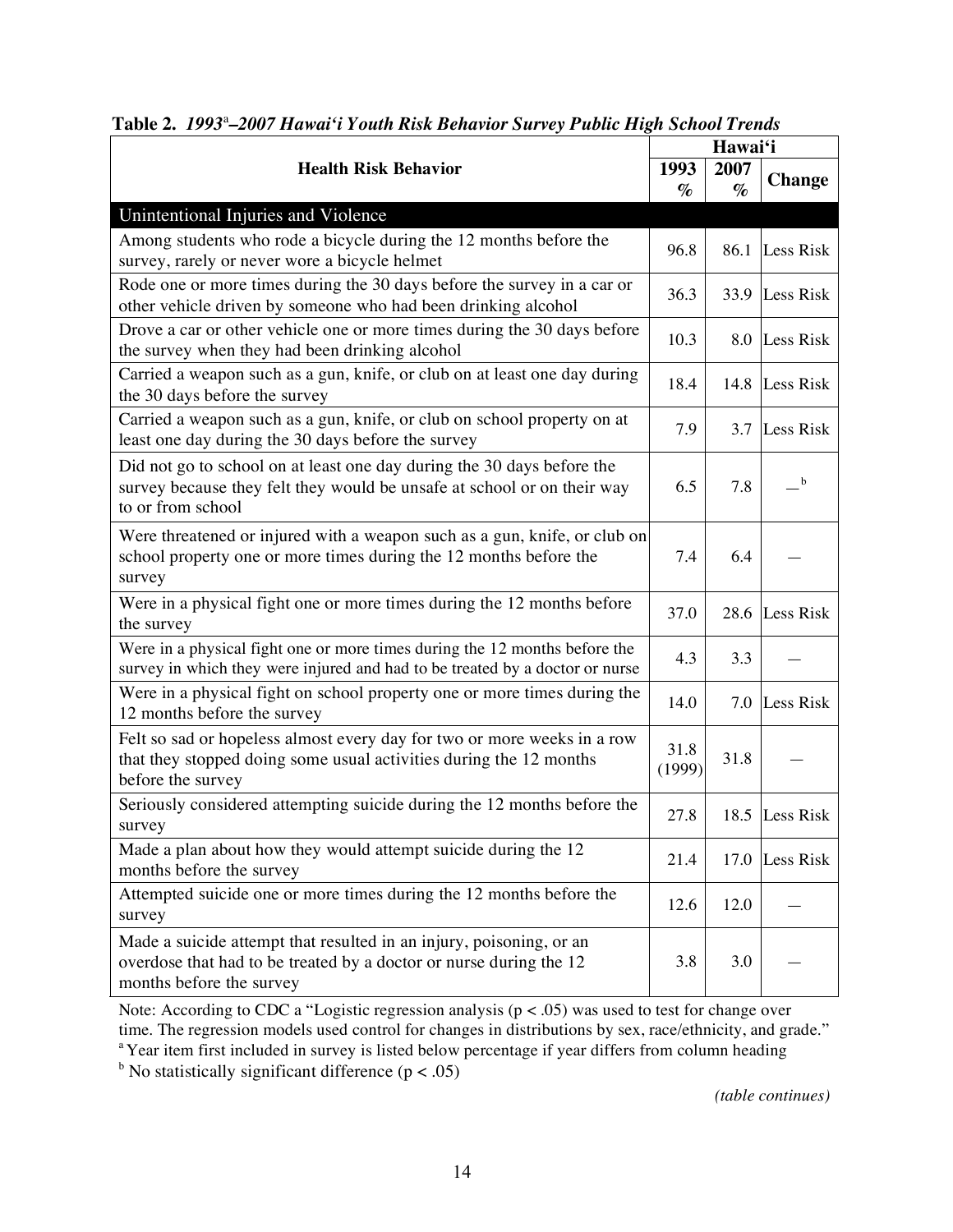|  | Table 2 (continued) |
|--|---------------------|
|--|---------------------|

|                                                                                                                                               |                | Hawai'i      |                 |
|-----------------------------------------------------------------------------------------------------------------------------------------------|----------------|--------------|-----------------|
| <b>Health Risk Behavior</b>                                                                                                                   | 1993<br>$\%$   | 2007<br>$\%$ | <b>Change</b>   |
| Tobacco Use                                                                                                                                   |                |              |                 |
| Smoked cigarettes on at least one day during the 30 days before the<br>survey                                                                 | 28.2           |              | 12.8 Less Risk  |
| Smoked cigarettes on 20 or more days during the 30 days before the<br>survey                                                                  | 13.3           |              | 4.5 Less Risk   |
| Alcohol and Other Drug Use                                                                                                                    |                |              |                 |
| Had at least one drink of alcohol on at least one day during their life                                                                       | 72.8           | 58.7         | Less Risk       |
| Drank alcohol (other than a few sips) for the first time before age 13<br>years                                                               | 33.8           | 21.0         | Less Risk       |
| Had at least one drink of alcohol on at least one day during the 30 days<br>before the survey                                                 | 38.4           | 29.1         | Less Risk       |
| Had five or more drinks of alcohol in a row, that is, within a couple of<br>hours, on at least one day during the 30 days before the survey   | 22.7           | 14.9         | Less Risk       |
| Drank at least one drink of alcohol on school property on at least one<br>day during the 30 days before the survey                            | 6.4            | 6.0          |                 |
| Used marijuana one or more times during their life                                                                                            | 33.6           | 29.9         | Less Risk       |
| Tried marijuana for the first time before age 13 years                                                                                        | 10.7           | 11.7         |                 |
| Used marijuana one or more times during the 30 days before the survey                                                                         | 16.7           | 15.7         | Less Risk       |
| Used marijuana on school property one or more times during the 30<br>days before the survey                                                   | 7.9            | 5.7          | Less Risk       |
| Used any form of cocaine, including powder, crack, or freebase one or<br>more times during their life                                         | 8.2            | 5.6          | Less Risk       |
| Used any form of cocaine, including powder, crack, or freebase one or<br>more times during the 30 days before the survey                      | 3.3            | 2.0          |                 |
| Sniffed glue, breathed the contents of aerosol spray cans, or inhaled any<br>paints or sprays to get high one or more times during their life | 15.2<br>(1995) | 11.4         | Less Risk       |
| Used methamphetamines one or more times during their life                                                                                     | 7.7<br>(1999)  | 4.5          | Less Risk       |
| Took steroid pills or shots without a doctor's prescription one or more<br>times during their life                                            | 2.2            | 4.3          | Greater<br>Risk |
| Were offered, sold, or given an illegal drug by someone on school<br>property during the 12 months before the survey                          | 26.4           | 36.2         |                 |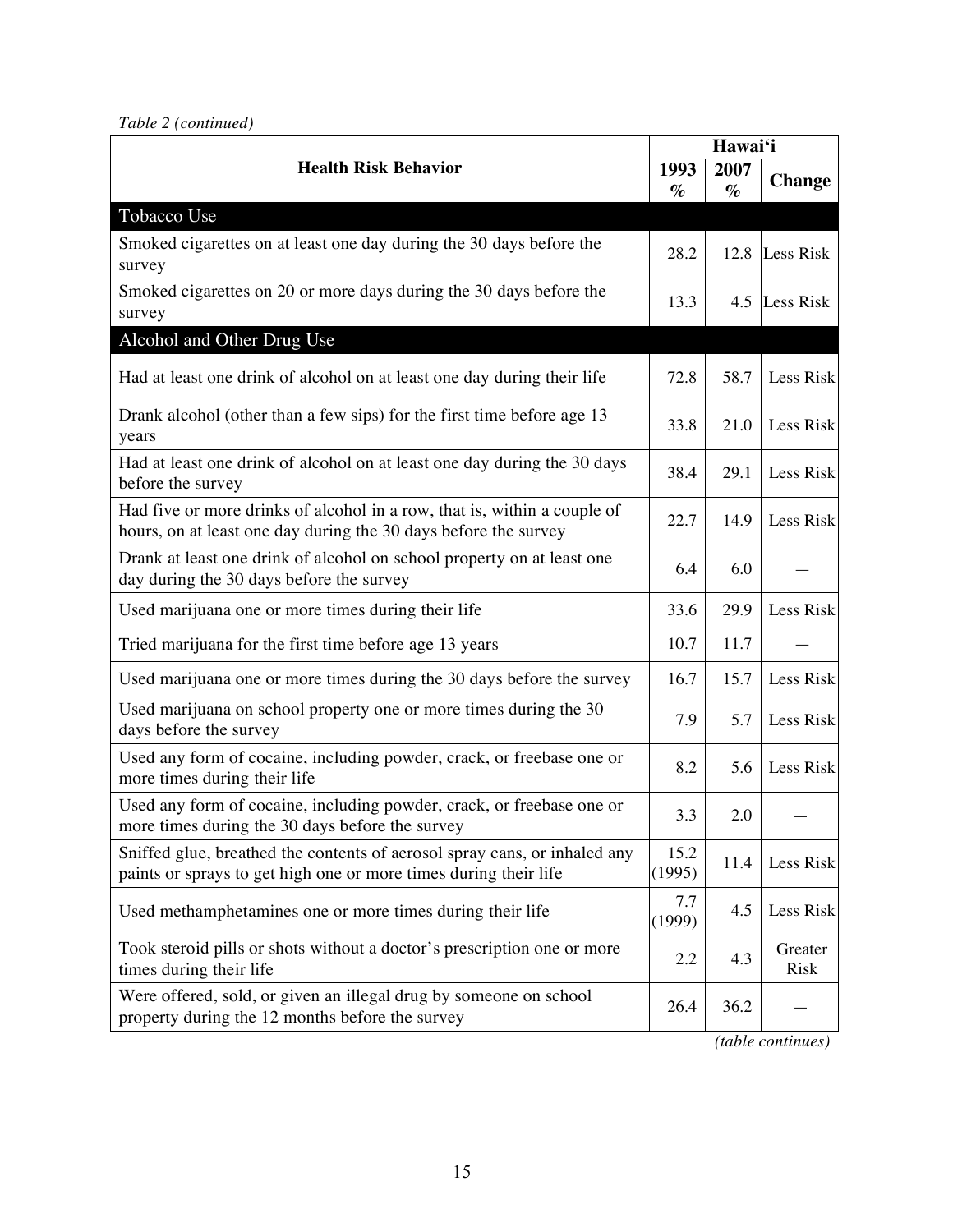|  | Table 2 (continued) |
|--|---------------------|
|--|---------------------|

|                                                                                                                                                                                      |                | Hawai'i      |                        |
|--------------------------------------------------------------------------------------------------------------------------------------------------------------------------------------|----------------|--------------|------------------------|
| <b>Health Risk Behavior</b>                                                                                                                                                          |                | 2007<br>$\%$ | <b>Change</b>          |
| <b>Sexual Behaviors</b>                                                                                                                                                              |                |              |                        |
| Ever had sexual intercourse                                                                                                                                                          | 44.3           | 36.2         | Less Risk              |
| Had sexual intercourse for the first time before age 13 years                                                                                                                        | 7.3            | 5.1          |                        |
| Had sexual intercourse with four or more persons during their life                                                                                                                   | 11.4           | 6.1          | Less Risk              |
| Had sexual intercourse with at least one person during the 3 months<br>before the survey                                                                                             | 28.7           | 23.6         | Less Risk              |
| Among students who were currently sexually active, drank alcohol or<br>used drugs before last sexual intercourse                                                                     | 18.0           | 27.2         | Greater<br><b>Risk</b> |
| Among students who were currently sexually active, reported that either<br>they or their partner had used a condom during last sexual intercourse                                    | 50.6           | 54.2         |                        |
| Among students who were currently sexually active, reported that either<br>they or their partner had used birth control pills to prevent pregnancy<br>before last sexual intercourse | 13.9           | 12.2         |                        |
| <b>Dietary Behaviors</b>                                                                                                                                                             |                |              |                        |
| Were overweight $(>= 85$ th percentile but < 95th percentile for body mass<br>index, by age and sex, based on reference data)                                                        | 14.3           | 14.3         |                        |
| Were obese $(>= 95$ th percentile for body mass index, by age and sex, based<br>on reference data)                                                                                   | 10.5           | 15.6         | Greater<br>Risk        |
| Described themselves as slightly or very overweight                                                                                                                                  | 40.8<br>(1993) | 32.7         | Less Risk              |
| Were trying to lose weight                                                                                                                                                           | 44.4<br>(1993) | 46.3         | $*c$                   |
| Exercised to lose weight or to keep from gaining weight during the 30 days<br>before the survey                                                                                      | 53.9<br>(1995) | 62.6         | ∗                      |
| Ate less food, fewer calories, or low-fat foods to lose weight or to keep<br>from gaining weight during the 30 days before the survey                                                | 40.3           | 35.9         |                        |
| Did not eat for 24 or more hours to lose weight or to keep from gaining<br>weight during the 30 days before the survey                                                               | 11.8           | 12.2         |                        |
| Took any diet pills, powders, or liquids without a doctor's advice to lose<br>weight or to keep from gaining weight during the 30 days before the<br>survey                          | 7.2            | 8.3          |                        |
| Vomited or took laxatives to lose weight or to keep from gaining weight<br>during the 30 days before the survey                                                                      | 5.2<br>(1995)  | 7.9          | Greater<br><b>Risk</b> |
| Drank 100% fruit juices one or more times during the 7 days before the<br>survey                                                                                                     | 71.1           | 69.8         |                        |

<sup>c</sup> Not clear if greater or less risk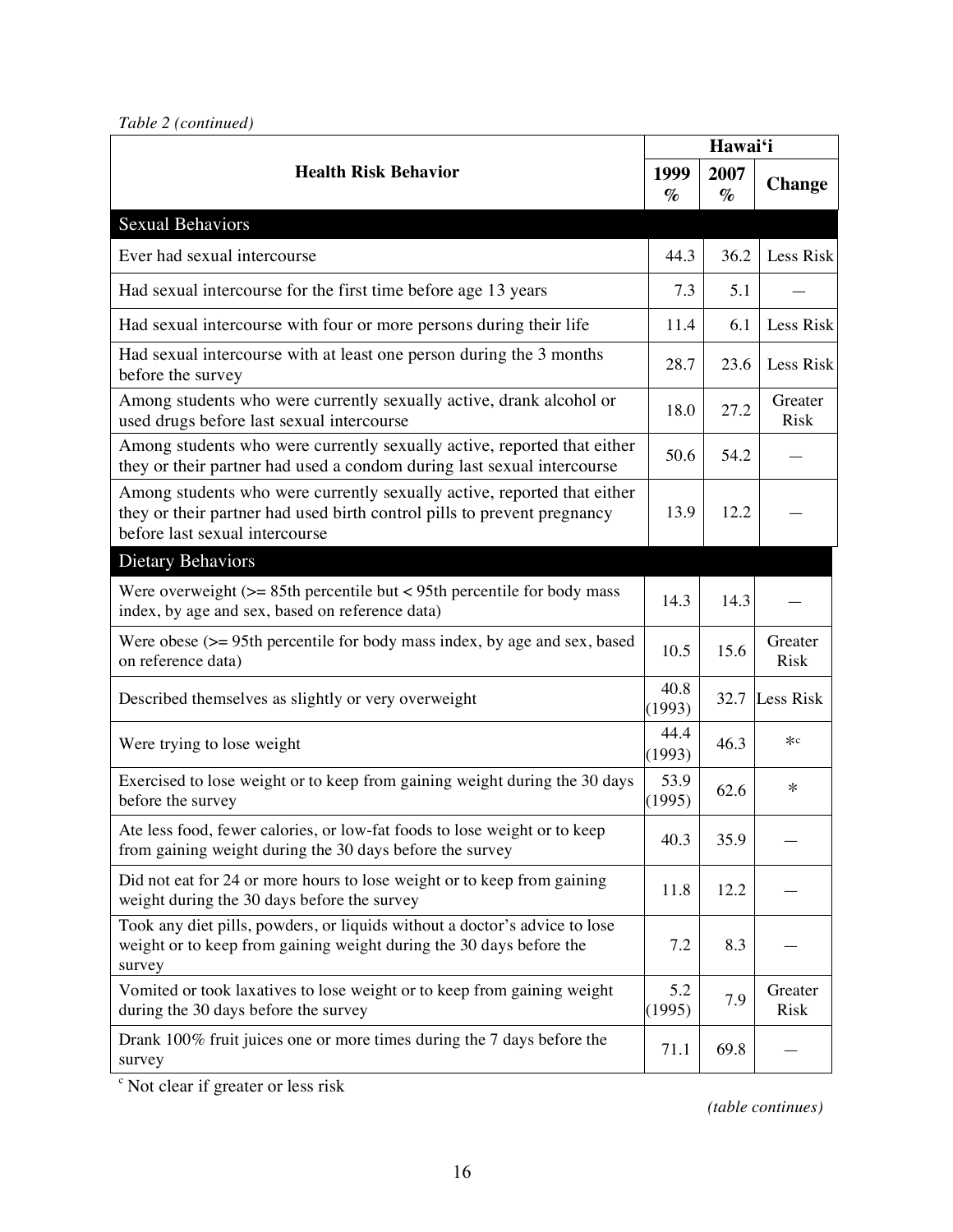| <b>Health Risk Behavior</b>                                                                                                                                                                                                              |                | Hawai'i      |                        |  |
|------------------------------------------------------------------------------------------------------------------------------------------------------------------------------------------------------------------------------------------|----------------|--------------|------------------------|--|
|                                                                                                                                                                                                                                          |                | 2007<br>$\%$ | <b>Change</b>          |  |
| Dietary Behaviors cont.                                                                                                                                                                                                                  |                |              |                        |  |
| Ate fruit one or more times during the 7 days before the survey                                                                                                                                                                          | 88.8           | 87.2         |                        |  |
| Ate green salad one or more times during the 7 days before the survey                                                                                                                                                                    | 72.1           | 64.2         | Greater<br><b>Risk</b> |  |
| Ate potatoes one or more times during the 7 days before the survey                                                                                                                                                                       | 59.2           | 59.8         |                        |  |
| Ate carrots one or more times during the 7 days before the survey                                                                                                                                                                        | 59.7           | 53.7         | Greater<br>Risk        |  |
| Ate other vegetables one or more times during the 7 days before the survey                                                                                                                                                               | 85.9           | 77.6         | Greater<br><b>Risk</b> |  |
| Ate fruits and vegetables (100% fruit juices, fruit, green salad, potatoes<br>[excluding french fries, fried potatoes, or potato chips], carrots, or other<br>vegetables) five or more times per day during the 7 days before the survey | 21.1           | 17.2         |                        |  |
| Drank three or more glasses per day of milk during the 7 days before the<br>survey                                                                                                                                                       | 15.4           | 8.3          | Greater<br>Risk        |  |
| <b>Physical Activity</b>                                                                                                                                                                                                                 |                |              |                        |  |
| Went to physical education (PE) classes on one or more days in an average<br>week when they were in school                                                                                                                               | 42.5<br>(1993) | 38.5         |                        |  |
| Went to physical education (PE) classes five days in an average week<br>when they were in school                                                                                                                                         | 19.2<br>(1993) | 7.8          | Greater<br><b>Risk</b> |  |
| Watched television three or more hours per day on an average school day                                                                                                                                                                  | 44.7           | 32.9         | Less Risk              |  |
| Other Health Behavior                                                                                                                                                                                                                    |                |              |                        |  |
| Had ever been taught in school about AIDS or HIV infection                                                                                                                                                                               | 90.3<br>(1993) | 87.1         | Greater<br>Risk        |  |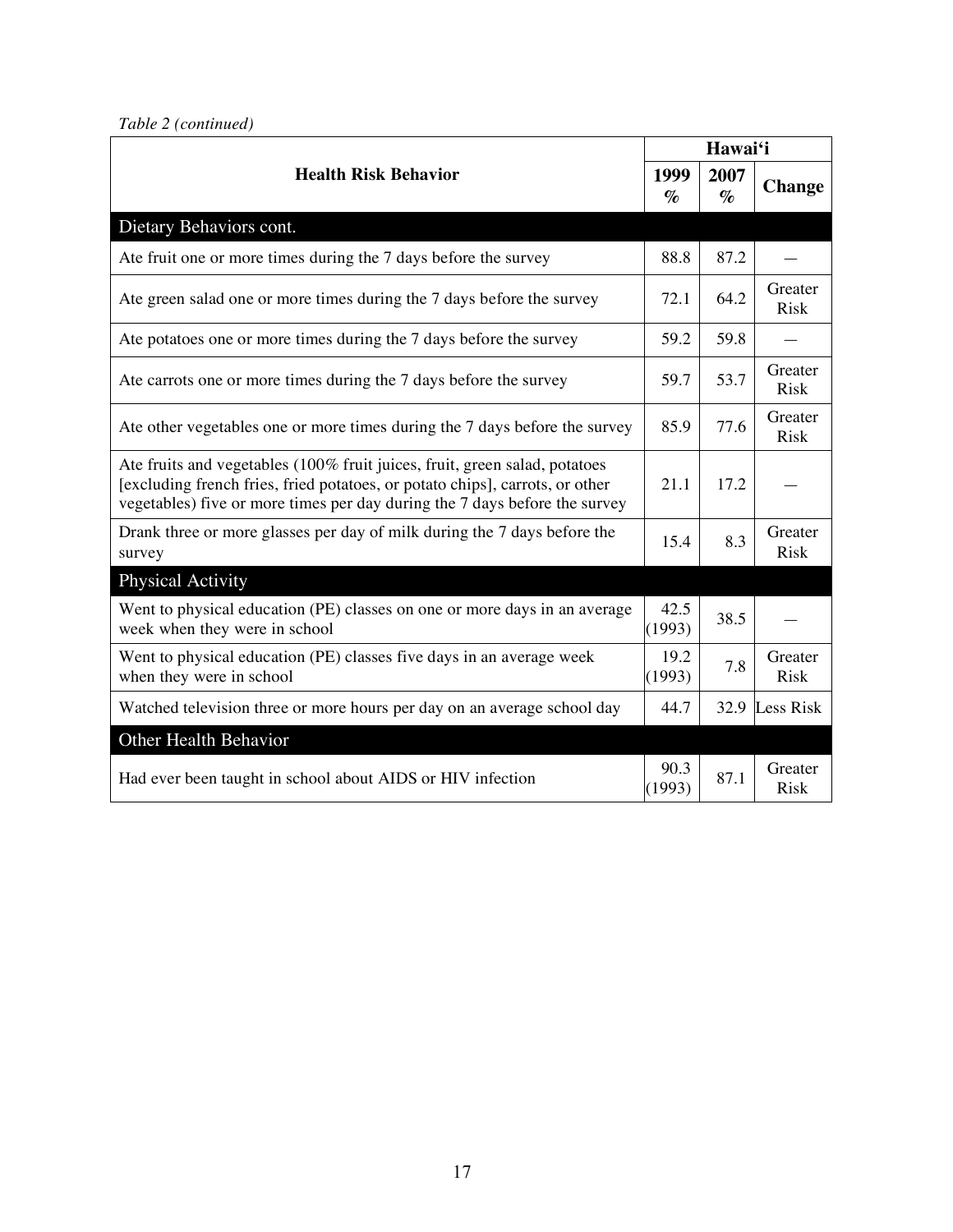# **Table 3***. 2007 Hawai'i Youth Risk Behavior Survey Public Middle Schools Results ( n = 1,231)*

| <b>Health Risk Behavior</b>                                                                                                                                             | $\%$ |
|-------------------------------------------------------------------------------------------------------------------------------------------------------------------------|------|
| Unintentional Injuries and Violence                                                                                                                                     |      |
| Among students who rode a bicycle, rarely or never wore wear a bicycle helmet                                                                                           | 75.2 |
| Among students who used rollerblades or rode a skateboard, rarely or never wore a helmet                                                                                | 79.2 |
| Had ever ridden one or more times in a car or other vehicle driven by someone who had<br>been drinking alcohol                                                          | 33.2 |
| Had ever ridden one or more times in a car or other vehicle driven by someone who had<br>been high on marijuana or other illegal drugs                                  | 9.9  |
| Carried a weapon such as a gun, knife, or club on school property on at least one day<br>during the 12 months before the survey                                         | 4.9  |
| Did not go to school on at least one day during the 12 months before the survey because<br>they felt unsafe at school or on their way to or from school                 | 7.1  |
| Were threatened or injured with a weapon such as a gun, knife, or club on school property<br>one or more times during the 12 months before the survey                   | 5.9  |
| Had their property such as their clothing or books stolen or deliberately damaged on school<br>property one or more times during the 12 months before the survey        | 28.7 |
| Were in a physical fight on school property one or more times during the 12 months before<br>the survey                                                                 | 17.2 |
| Had a boyfriend or girlfriend during the 12 months before the survey                                                                                                    | 43.9 |
| Were hit, slapped, or physically hurt on purpose by their boyfriend or girlfriend during the<br>12 months before the survey                                             | 5.2  |
| Had ever been physically forced to have sexual intercourse when they did not want to                                                                                    | 4.5  |
| Had someone try to hurt them by hitting, punching, or kicking them while on school<br>property during the 12 months before the survey                                   | 32.6 |
| Had been hurt by having mean things said to them (things that hurt their feelings) while on<br>school property one or more times during the 12 months before the survey | 52.5 |
| Had been hurt by having mean things said to them or about them (things that hurt their<br>feelings) on the Internet or email during the 12 months before the survey     | 19.9 |
| Had been harassed because someone thought they were gay, lesbian, or bisexual during the<br>12 months before the survey                                                 | 10.3 |
| Strongly agree or agree that harassment and bullying by other students is a problem at their<br>school                                                                  | 67.8 |
| Felt so sad or hopeless almost every day for two or more weeks in a row that they stopped<br>doing some usual activities during the 12 months before the survey         | 26.1 |
| Seriously thought about killing themselves during the 12 months before the survey                                                                                       | 17.5 |
| Made a plan to kill themselves during the 12 months before the survey                                                                                                   | 9.9  |
| Tried to kill themselves during the 12 months before the survey                                                                                                         | 6.5  |
| Made suicide attempt that resulted in an injury, poisoning, or overdose that had to be<br>treated by a doctor or nurse during the 12 months before the survey           | 6.5  |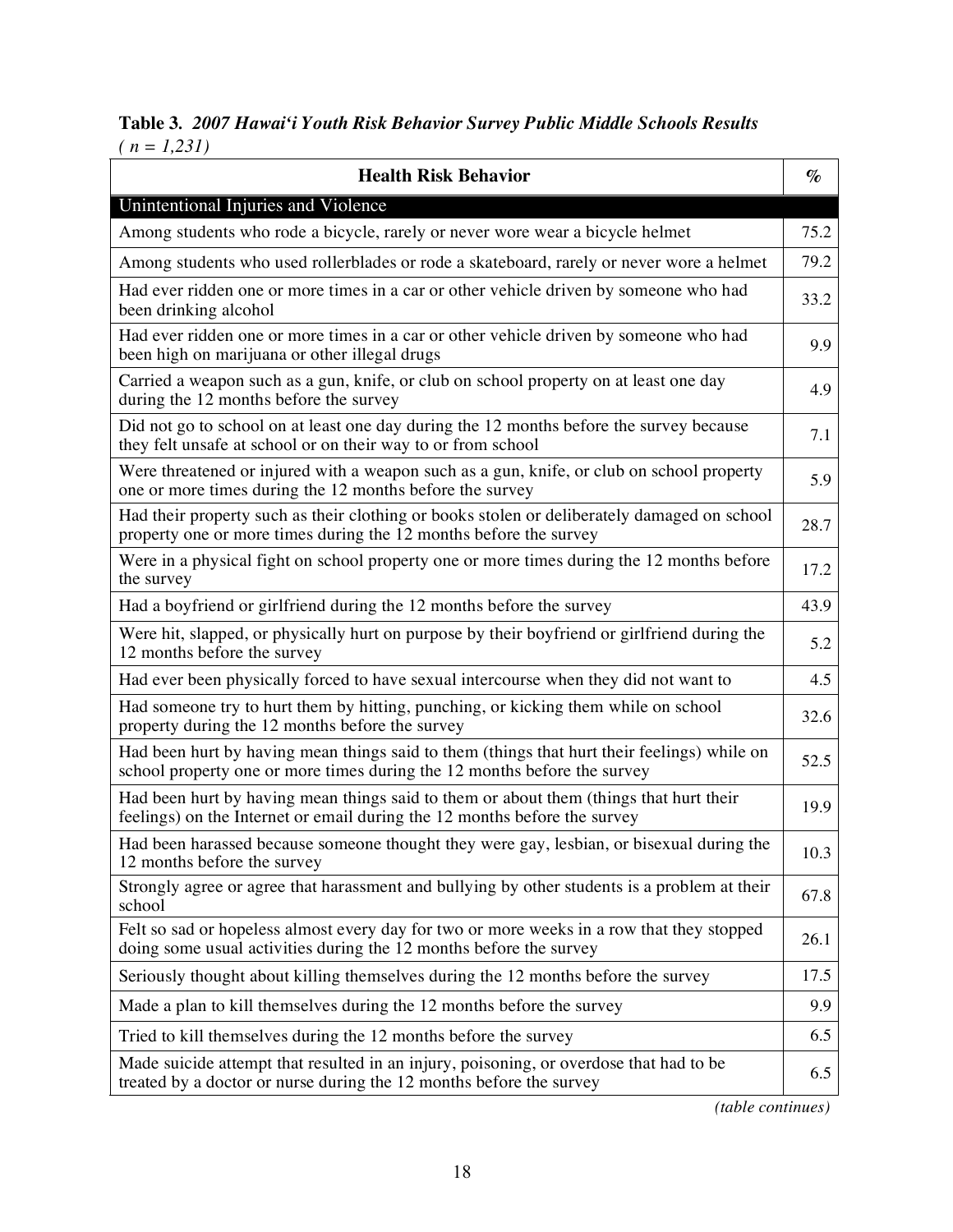| <b>Health Risk Behavior</b>                                                                                                                                      | $\%$ |
|------------------------------------------------------------------------------------------------------------------------------------------------------------------|------|
| Tobacco Use                                                                                                                                                      |      |
| Smoked cigarettes on at least one day during the 30 days before the survey                                                                                       | 8.9  |
| Smoked cigarettes on 20 or more days during the 30 days before the survey                                                                                        | 1.2  |
| Alcohol and Other Drug Use                                                                                                                                       |      |
| Had at least one drink of alcohol on at least one day during their life                                                                                          | 30.6 |
| Drank alcohol (other than a few sips) for the first time before age 11 years                                                                                     | 16.9 |
| Had at least one drink of alcohol on at least one day during the 30 days before the survey                                                                       | 14.5 |
| Drank at least one drink of alcohol on school property on at least one day during the 30<br>days before the survey                                               | 2.7  |
| Used marijuana one or more times during their life                                                                                                               | 11.2 |
| Tried marijuana for the first time before age 11 years                                                                                                           | 4.4  |
| Used marijuana one or more times during the 30 days before the survey                                                                                            | 6.4  |
| Used marijuana on school property one or more times during the 30 days before the survey                                                                         | 2.1  |
| Used any form of cocaine, including powder, crack, or freebase one or more times during<br>their life                                                            | 1.5  |
| Ever sniffed glue, breathed the contents of aerosol spray cans, or inhaled any paints or<br>sprays to get high                                                   | 8.6  |
| Sniffed glue, breathed the contents of aerosol spray cans, or inhaled any paints or sprays to<br>get high one or more times during the 30 days before the survey | 5.1  |
| Used methamphetamines one or more times during their life                                                                                                        | 1.5  |
| Used ecstasy one or more times during their life                                                                                                                 | 1.7  |
| Took steroid pills or shots without a doctor's prescription one or more times during their<br>life                                                               | 2.1  |
| Were offered, sold, or given an illegal drug by someone on school property during the 12<br>months before the survey                                             | 5.6  |
| Sexual Behaviors                                                                                                                                                 |      |
| Ever had sexual intercourse                                                                                                                                      | 8.7  |
| Had sexual intercourse for the first time before age 11 years                                                                                                    | 1.9  |
| Had sexual intercourse with three or more persons during their life                                                                                              | 2.8  |
| <b>Dietary Behaviors</b>                                                                                                                                         |      |
| Described themselves as slightly or very overweight                                                                                                              | 31.4 |
| Were trying to lose weight                                                                                                                                       | 51.1 |
| Ever exercised to lose weight or to keep from gaining weight                                                                                                     | 73.6 |
| Ever ate less food, fewer calories, or foods low in fat to lose weight or to keep from<br>gaining weight                                                         | 47.7 |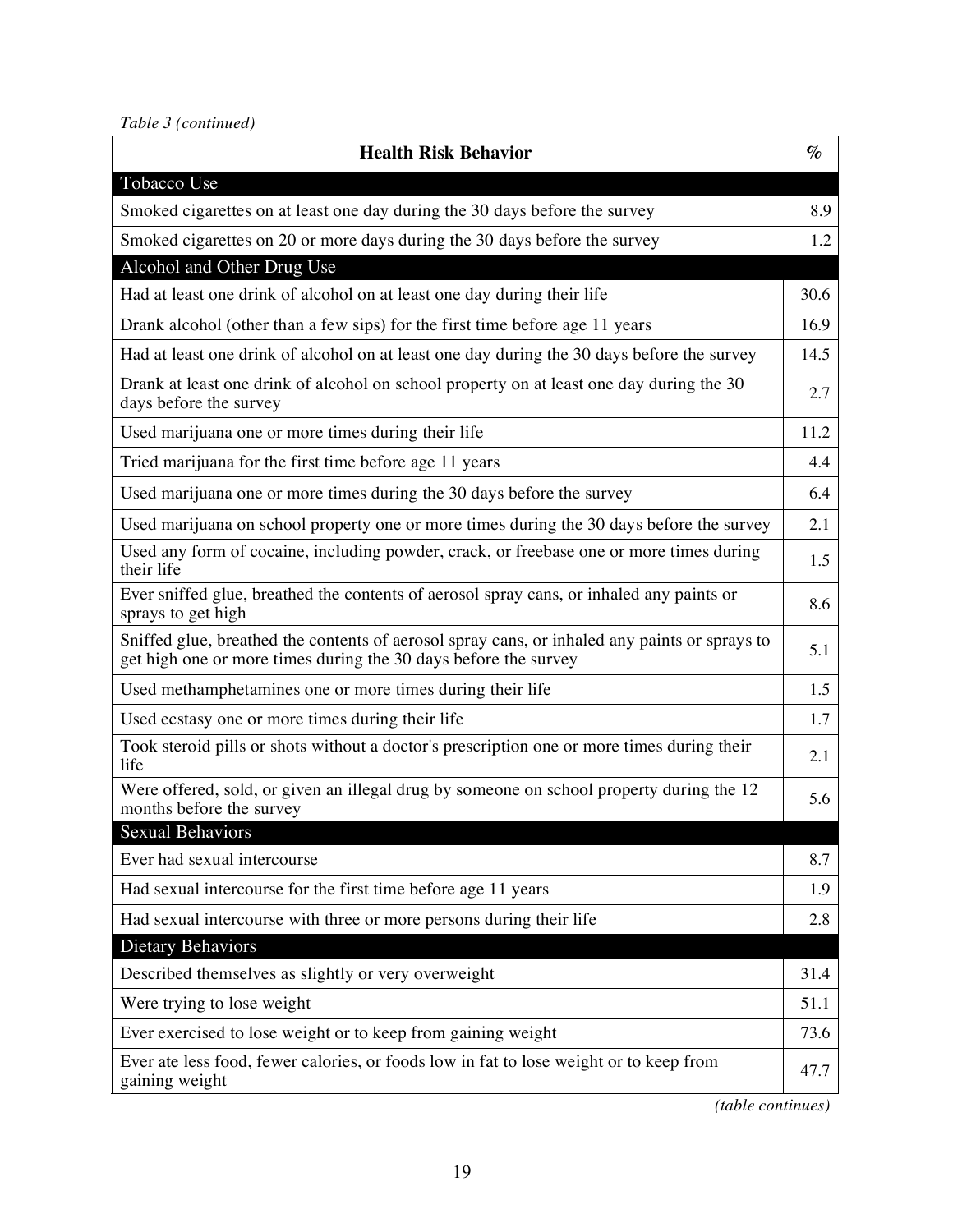*Table 3 (continued)*

| <b>Health Risk Behavior</b>                                                                                                                                                                                                          | $\%$ |
|--------------------------------------------------------------------------------------------------------------------------------------------------------------------------------------------------------------------------------------|------|
| Dietary Behaviors cont.                                                                                                                                                                                                              |      |
| Ever went without eating for 24 hours or more to lose weight or to keep from gaining<br>weight                                                                                                                                       | 15.5 |
| Ever took diet pills, powders, or liquids without a doctor's advice to lose weight or to keep<br>from gaining weight                                                                                                                 | 4.0  |
| Ever vomited or took laxatives to lose weight or to keep from gaining weight                                                                                                                                                         | 5.3  |
| Drank a can, bottle, or glass of soda or pop (not including diet soda or diet pop) at least one<br>time per day during the 7 days before the survey                                                                                  | 31.8 |
| Drank three or more glasses per day of milk during the 7 days before the survey                                                                                                                                                      | 13.8 |
| <b>Physical Activity</b>                                                                                                                                                                                                             |      |
| Were physically active doing any kind of physical activity that increased their heart rate<br>and made them breathe hard some of the time for a total of at least 60 minutes per day on 5<br>or more of the 7 days before the survey | 40.4 |
| Went to physical education (PE) classes on one or more days in an average week when<br>they were in school                                                                                                                           | 51.9 |
| Went to physical education (PE) classes five days in an average week when they were in<br>school                                                                                                                                     | 14.7 |
| Spent more than half of class exercising or doing an activity other than standing or sitting<br>still during an average physical education (PE) class                                                                                | 30.9 |
| Watched television three or more hours per day on an average school day                                                                                                                                                              | 39.5 |
| Played video or computer games or used a computer for something that was not school<br>work three or more hours per day on an average school day                                                                                     | 25.2 |
| Played on one or more sports teams during the 12 months before the survey                                                                                                                                                            | 57.0 |
| Other Health Topics                                                                                                                                                                                                                  |      |
| Ever been told by a doctor or nurse that they had asthma                                                                                                                                                                             | 23.7 |
| Had been told by a doctor or nurse that they had asthma and still have asthma (i.e., current<br>asthma)                                                                                                                              | 13.2 |
| Ever had a doctor or nurse discuss ways to prevent pregnancy with them                                                                                                                                                               | 14.8 |
| Ever had a doctor or nurse discuss ways to prevent sexually transmitted diseases (STDs)<br>with them                                                                                                                                 | 15.9 |
| Went to a dentist for their teeth during the 12 months before the survey                                                                                                                                                             | 75.9 |
| Ever had parents or other adults in their family talk with them about what they expect them<br>to do or not to do when it comes to sex                                                                                               | 37.9 |
| Had an adult outside of school besides their parent that they can talk to about things that<br>are important to them                                                                                                                 | 62.4 |
| Had ever been taught about AIDS or HIV infection in school                                                                                                                                                                           | 56.1 |
| Thought they definitely will not complete high school                                                                                                                                                                                | 3.4  |
| Thought they definitely will not complete a post high school program such as a vocational<br>training program, military service, community college, or 4-year college                                                                | 4.5  |